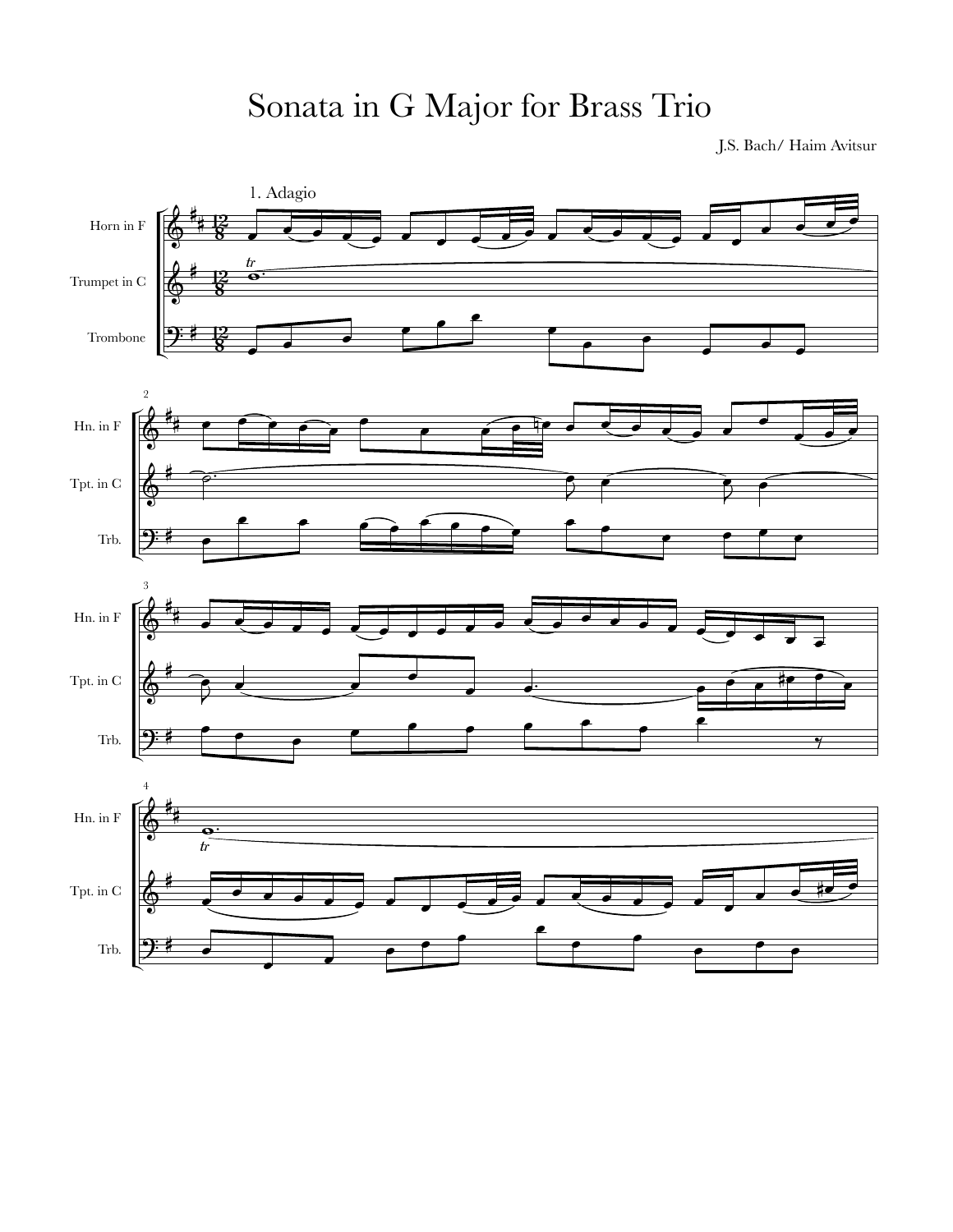







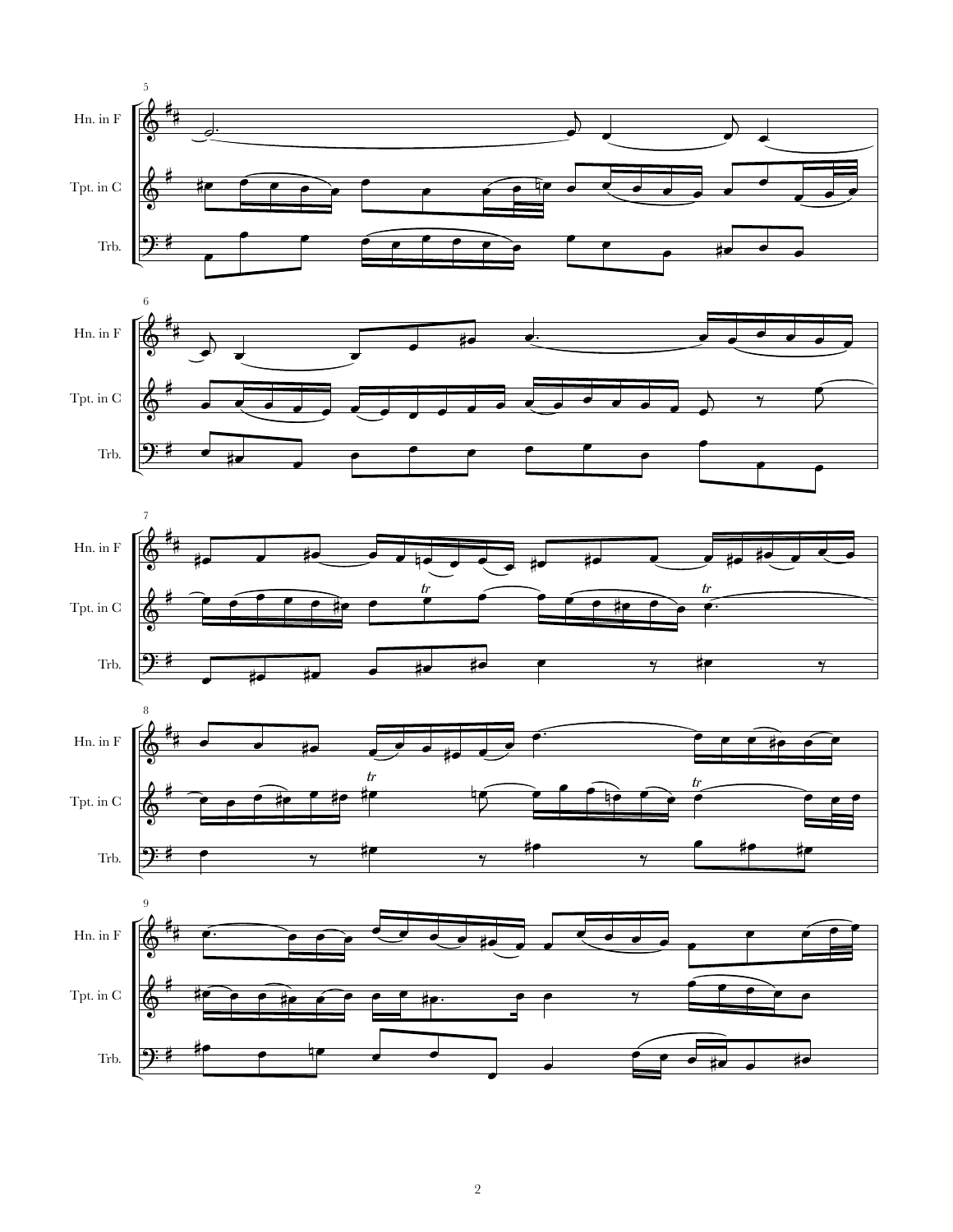







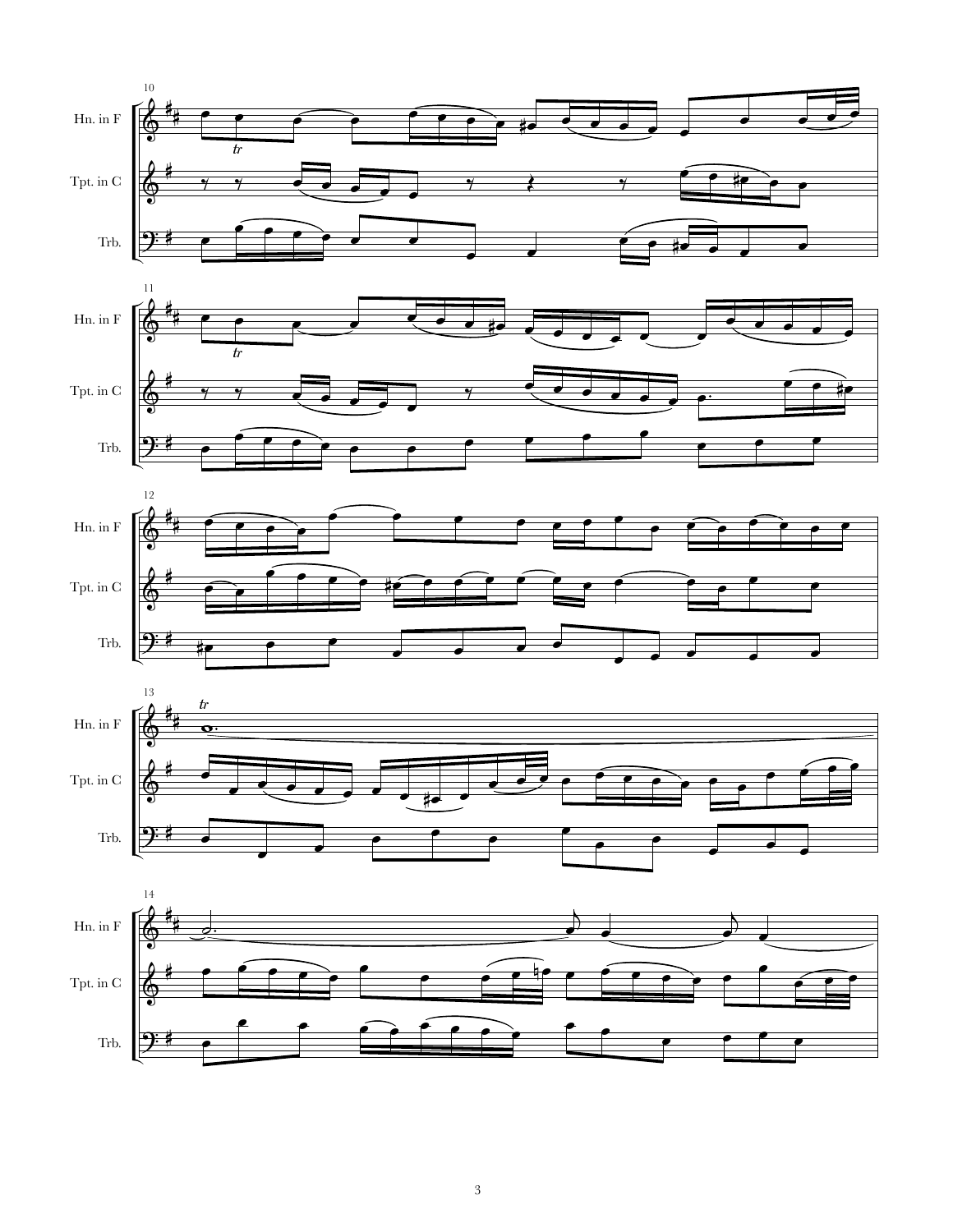







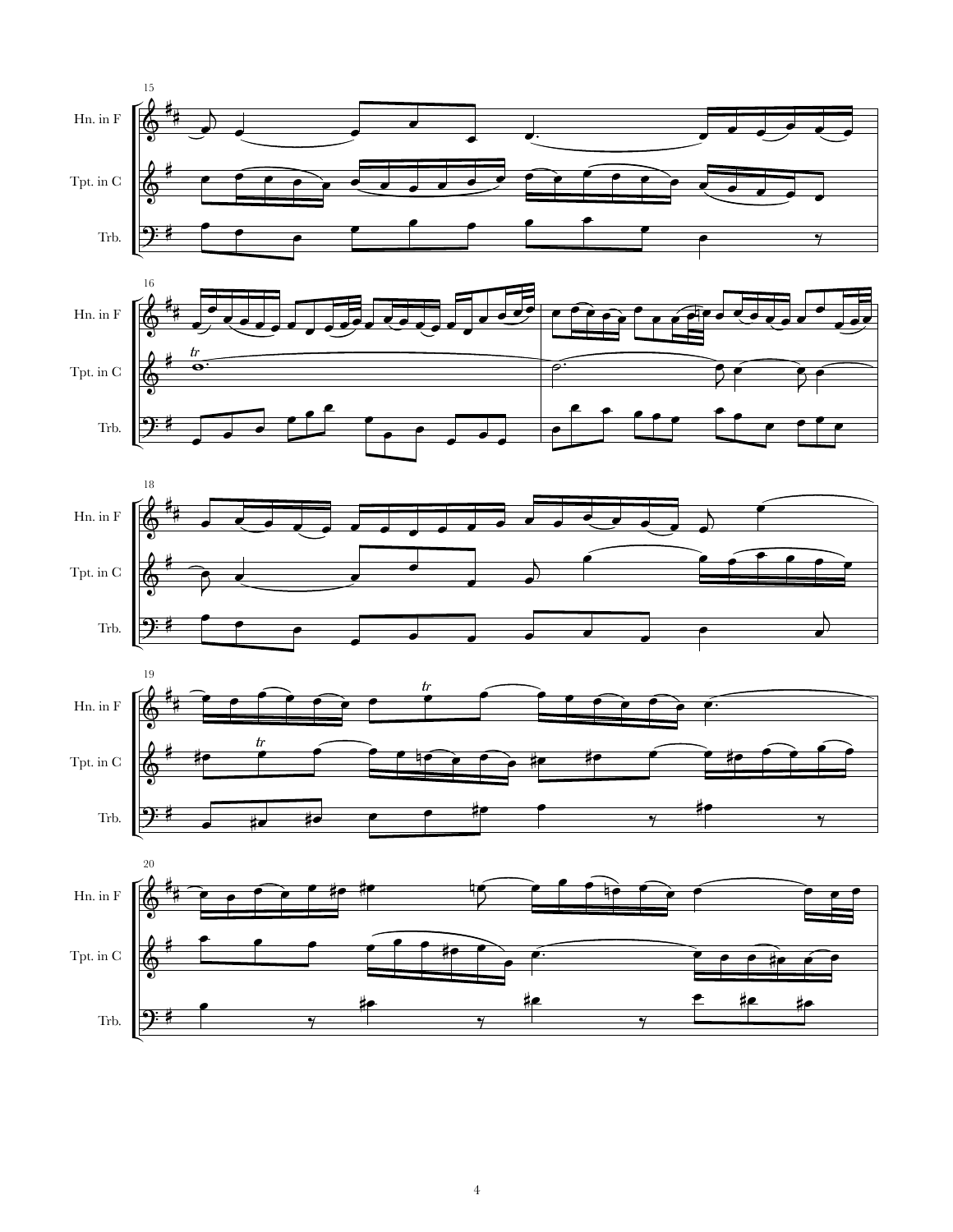







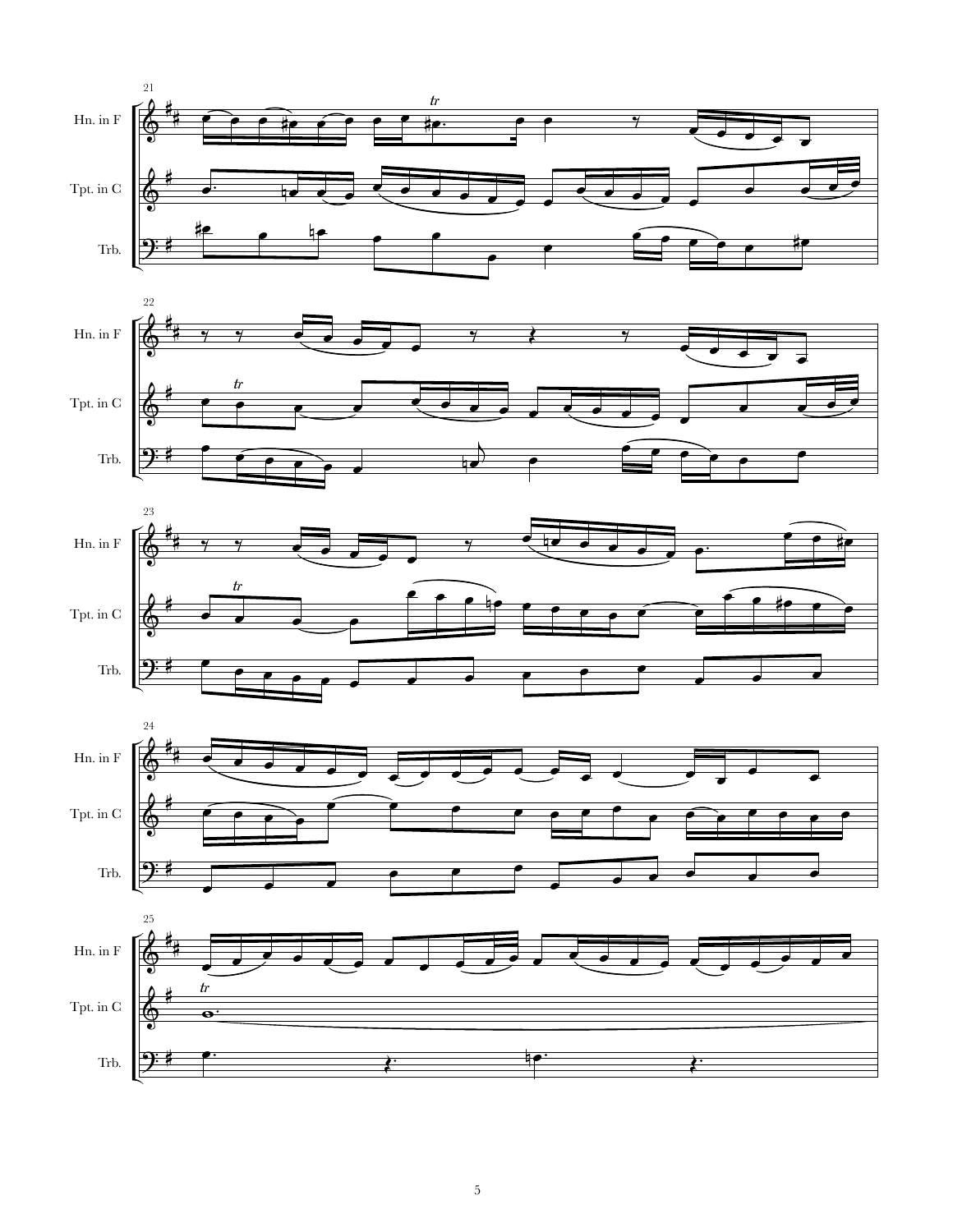







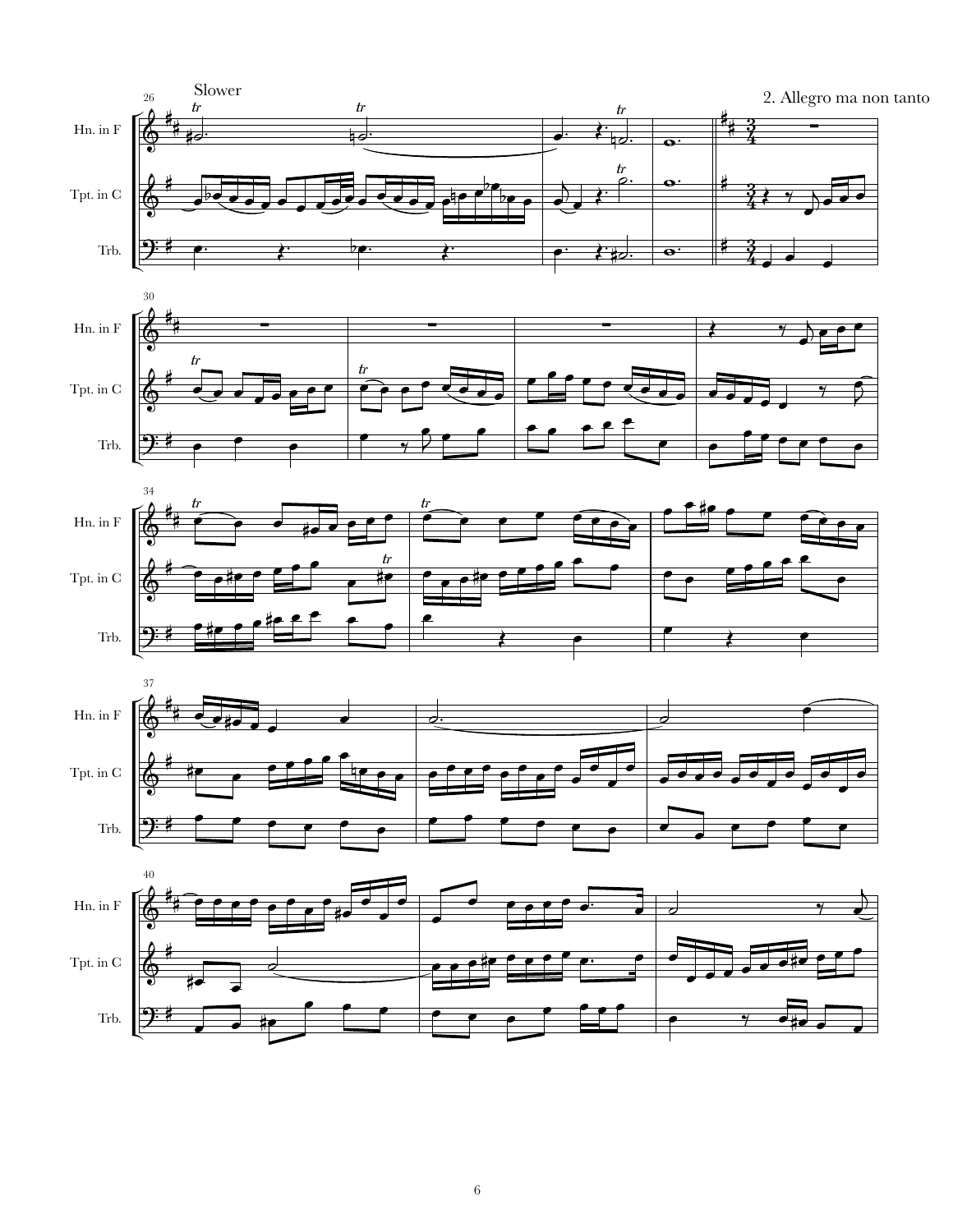







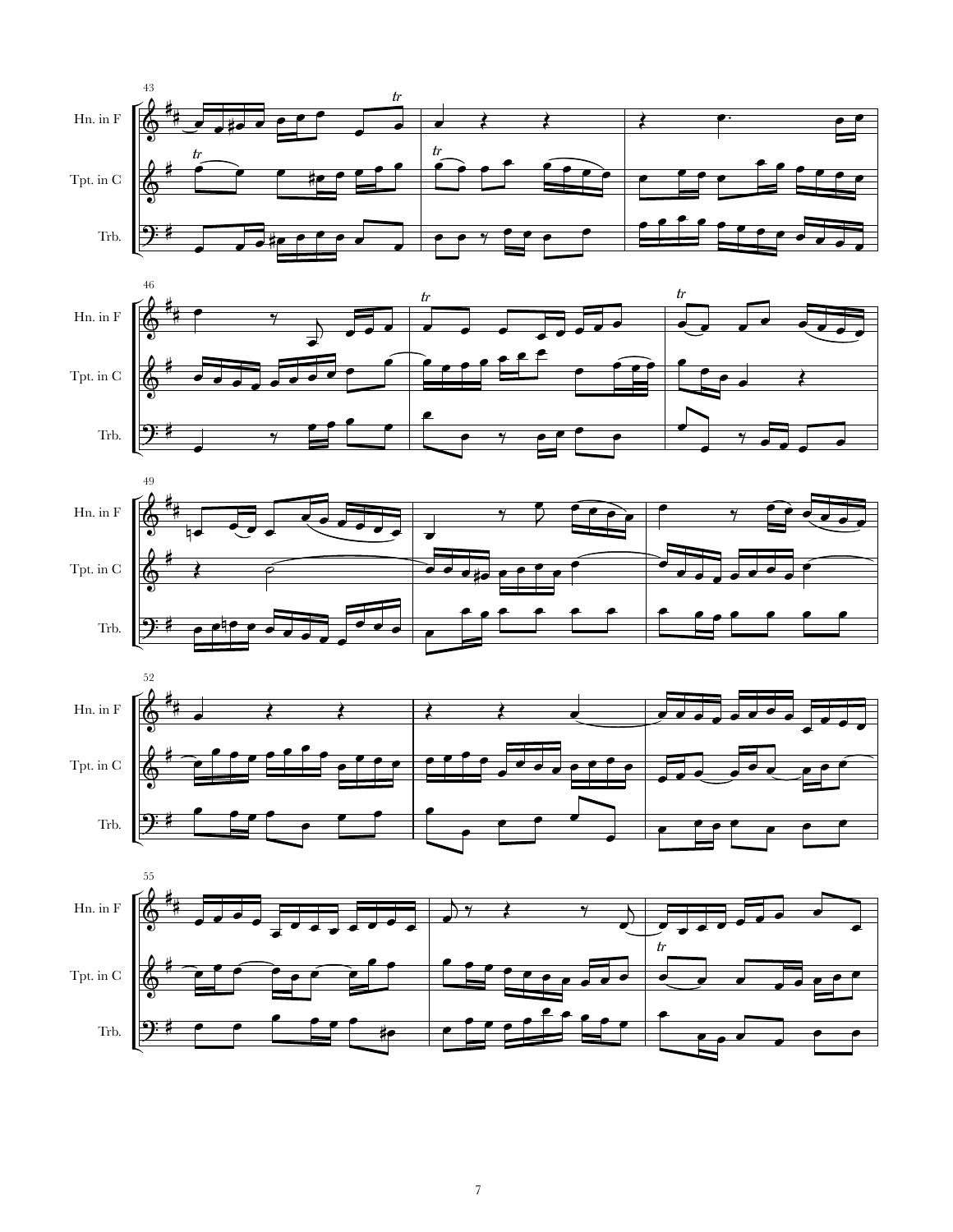







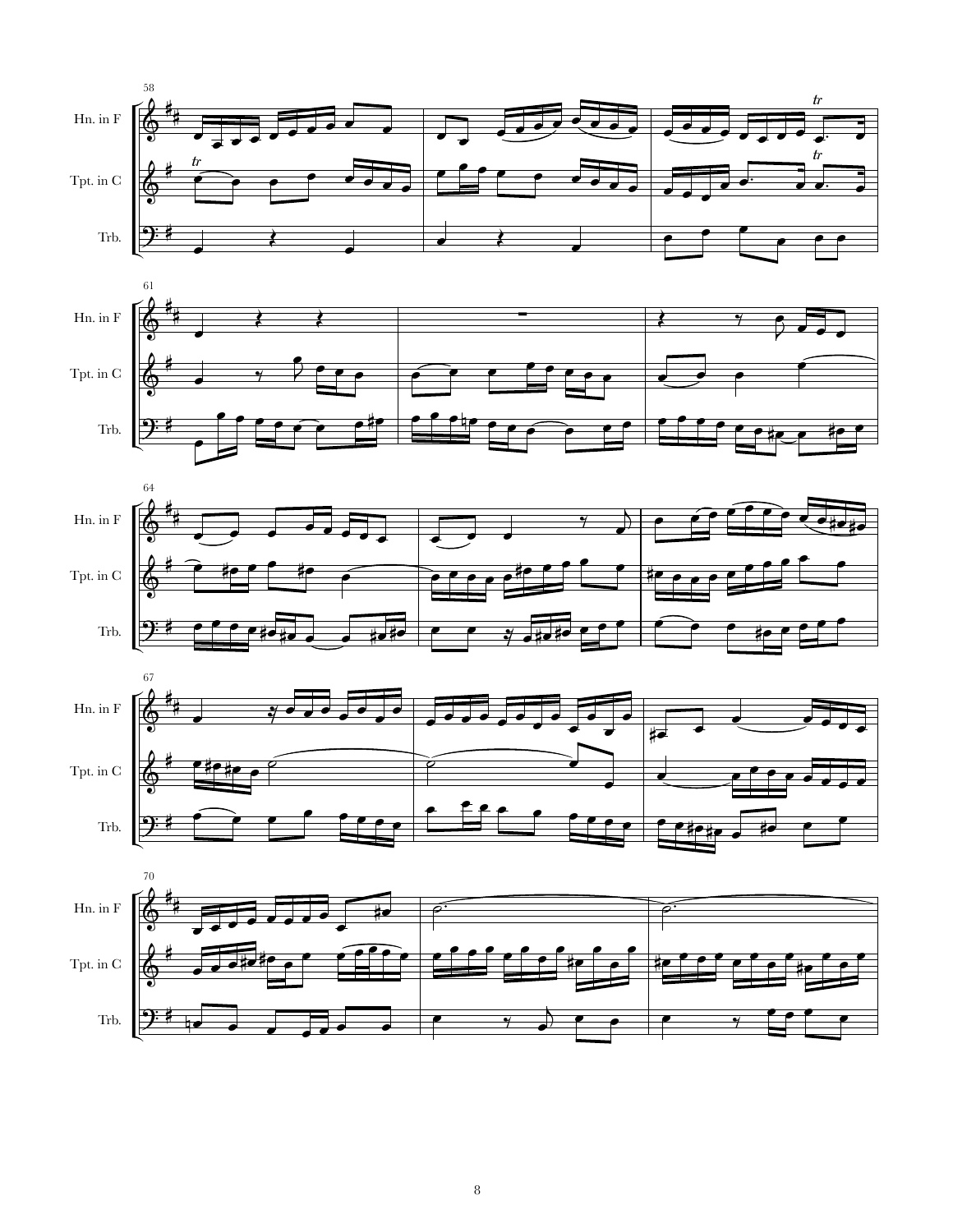







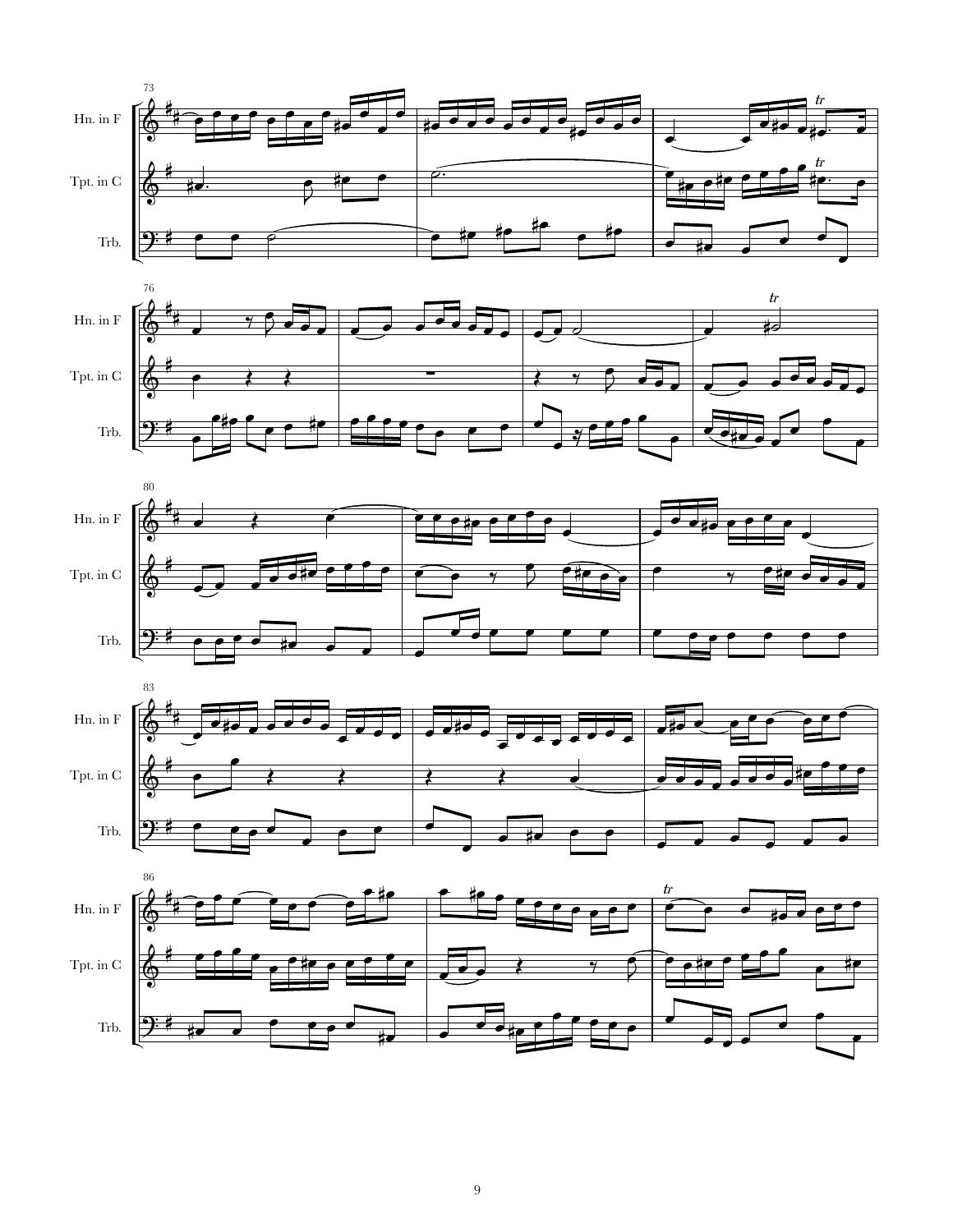







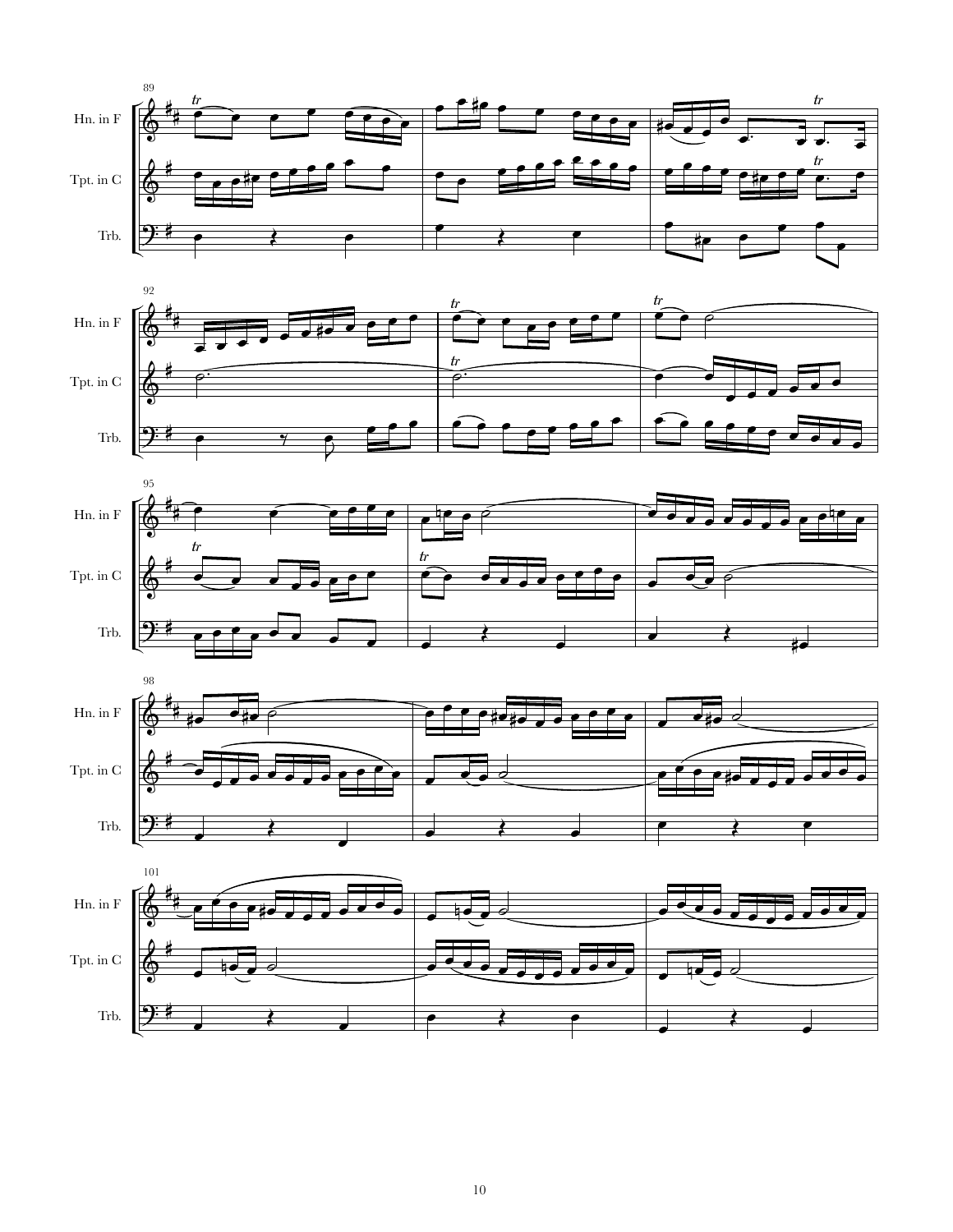







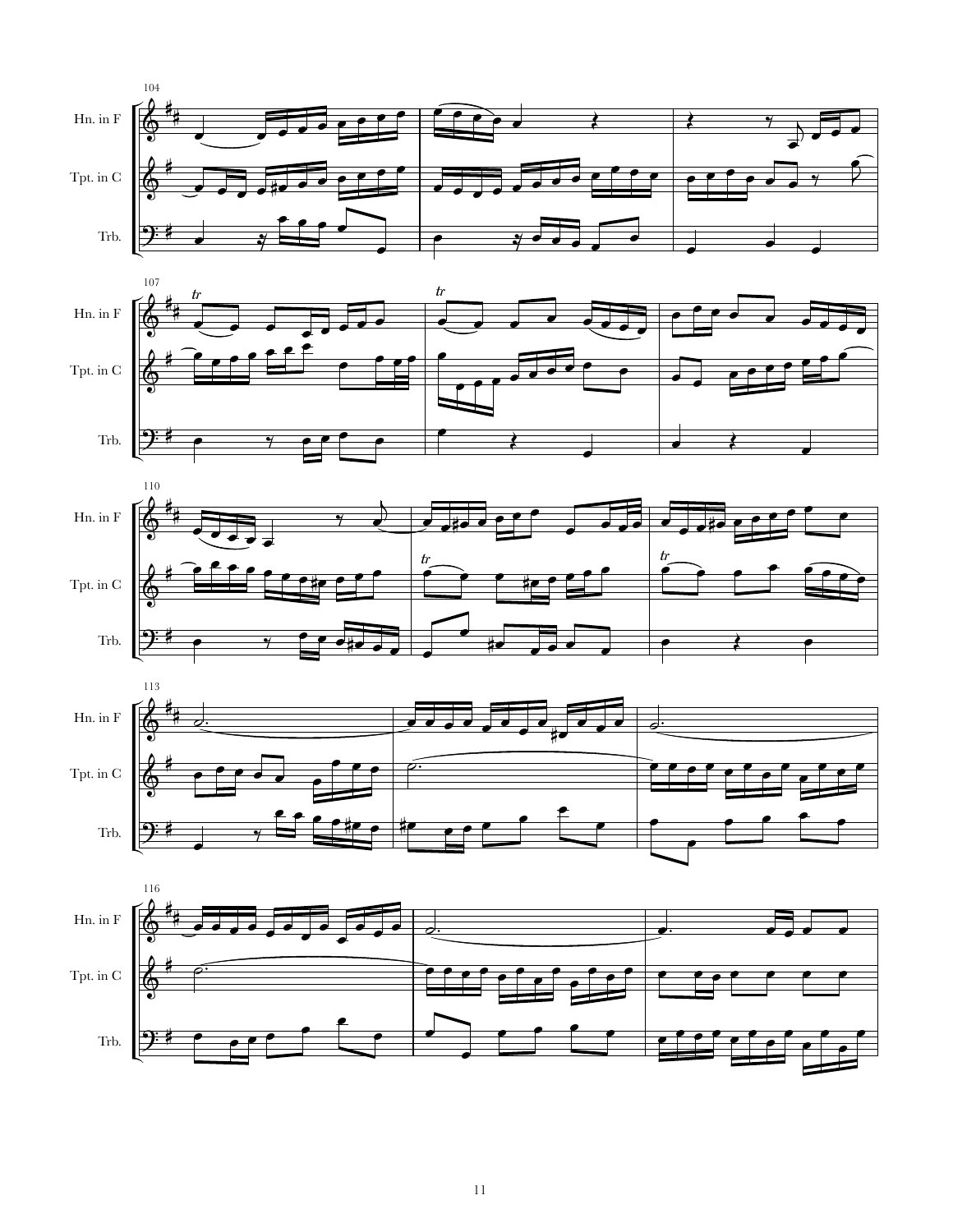







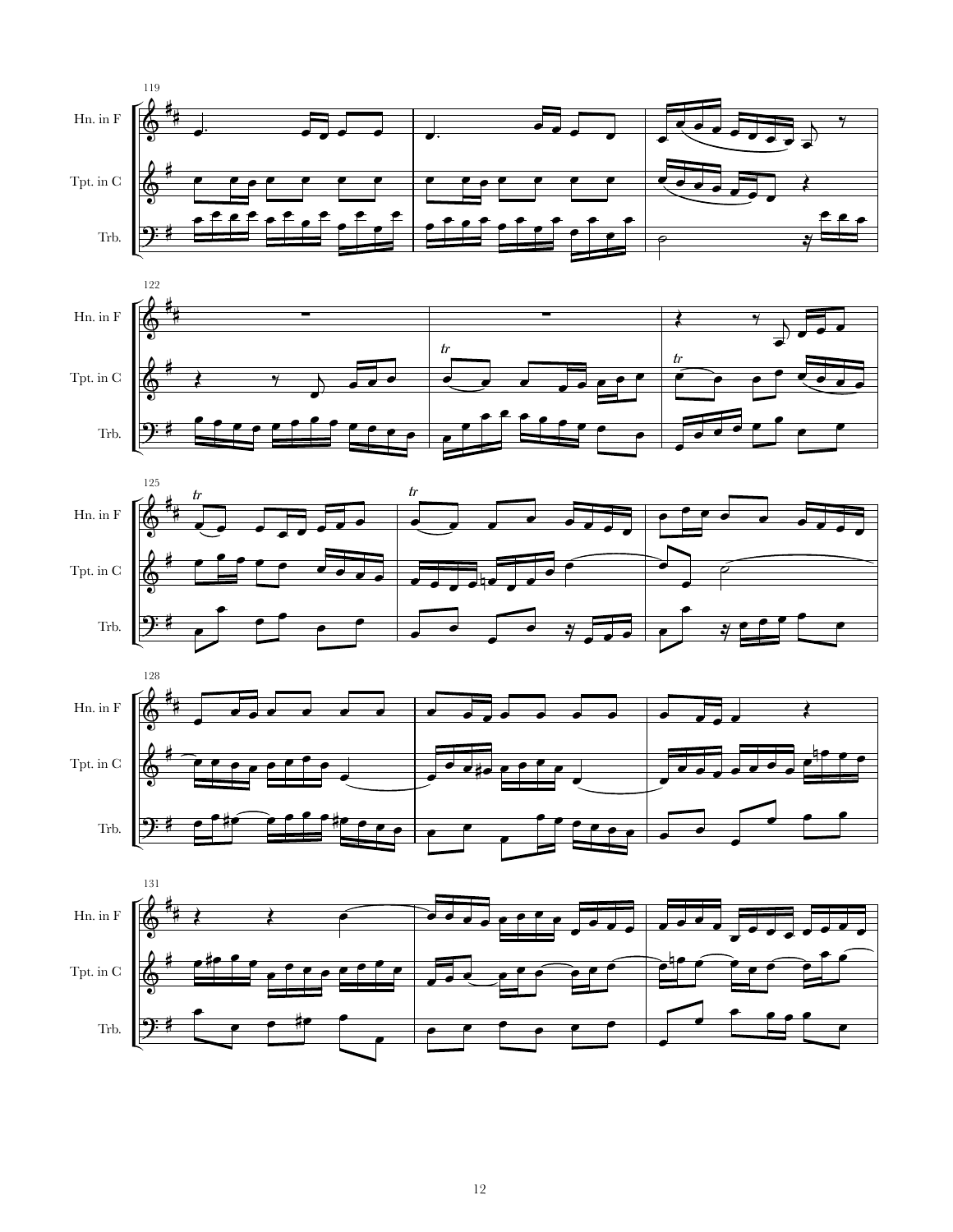







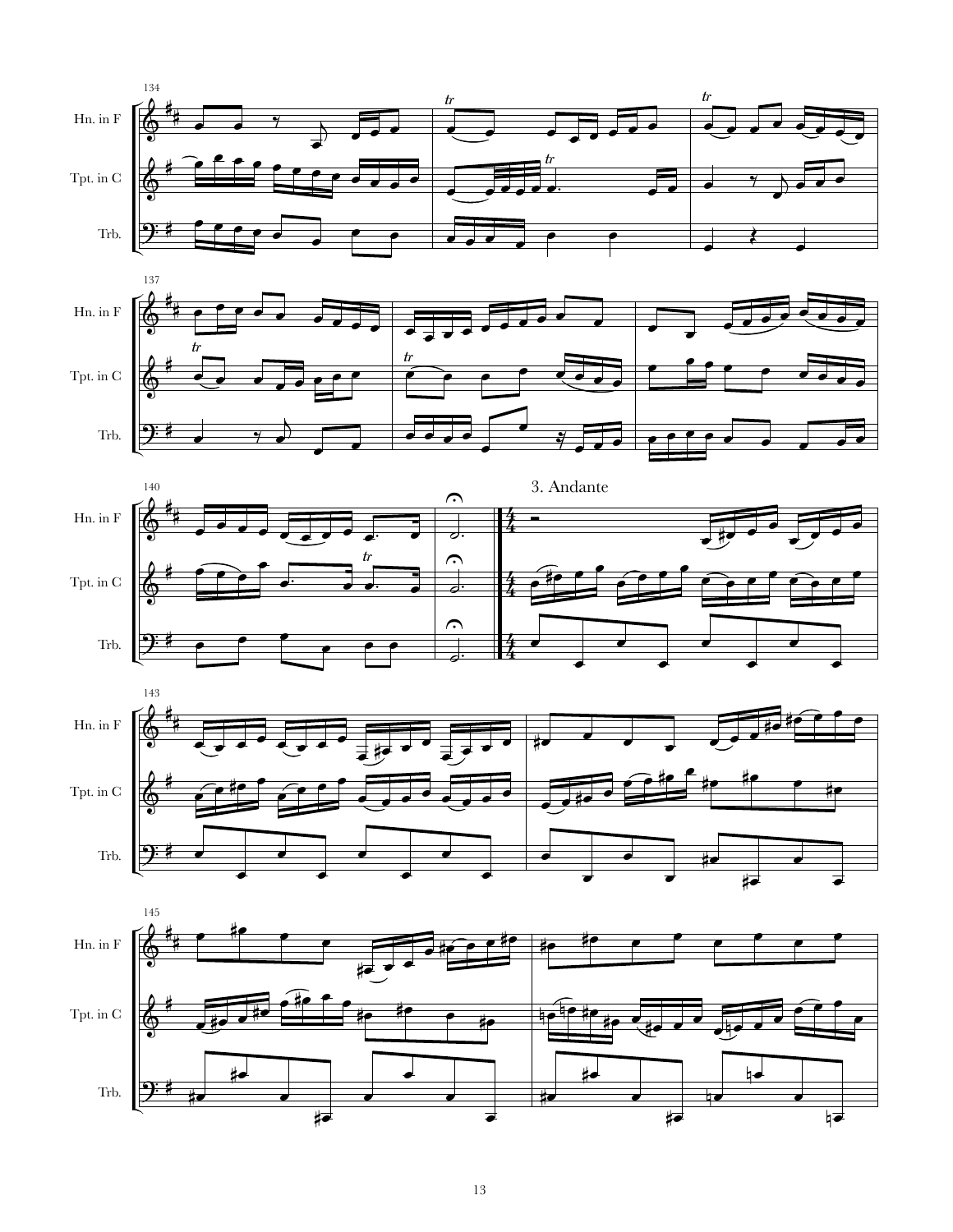







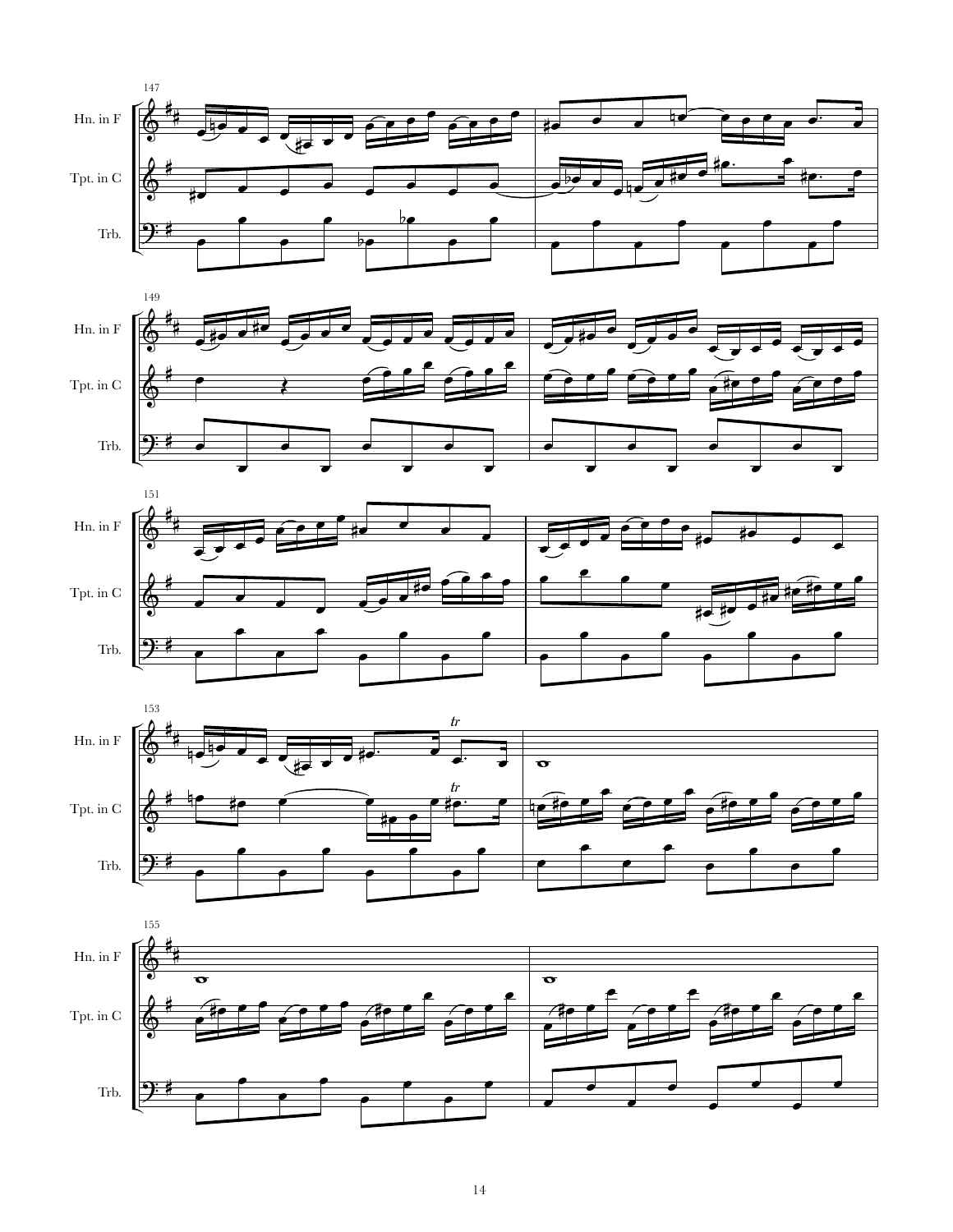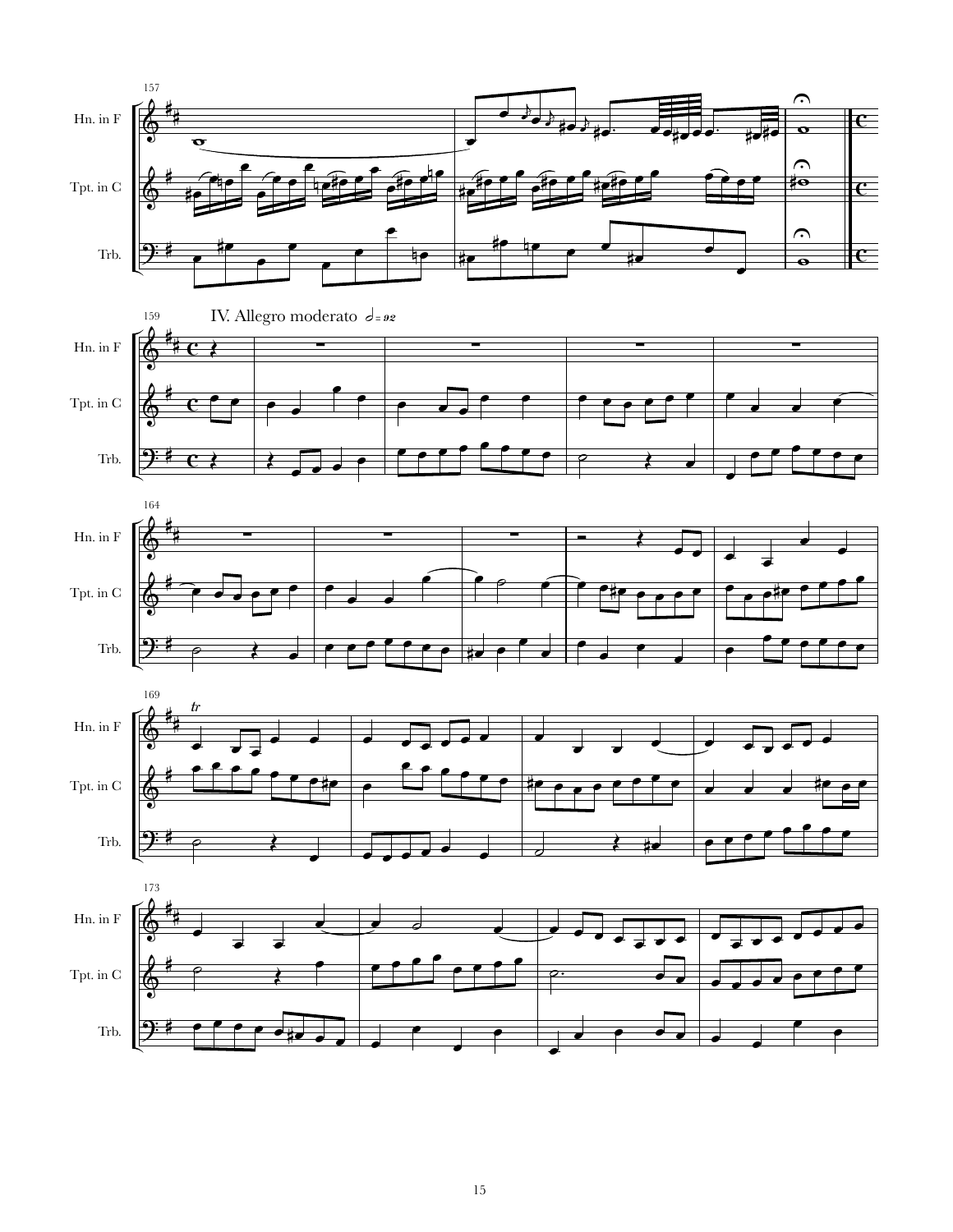

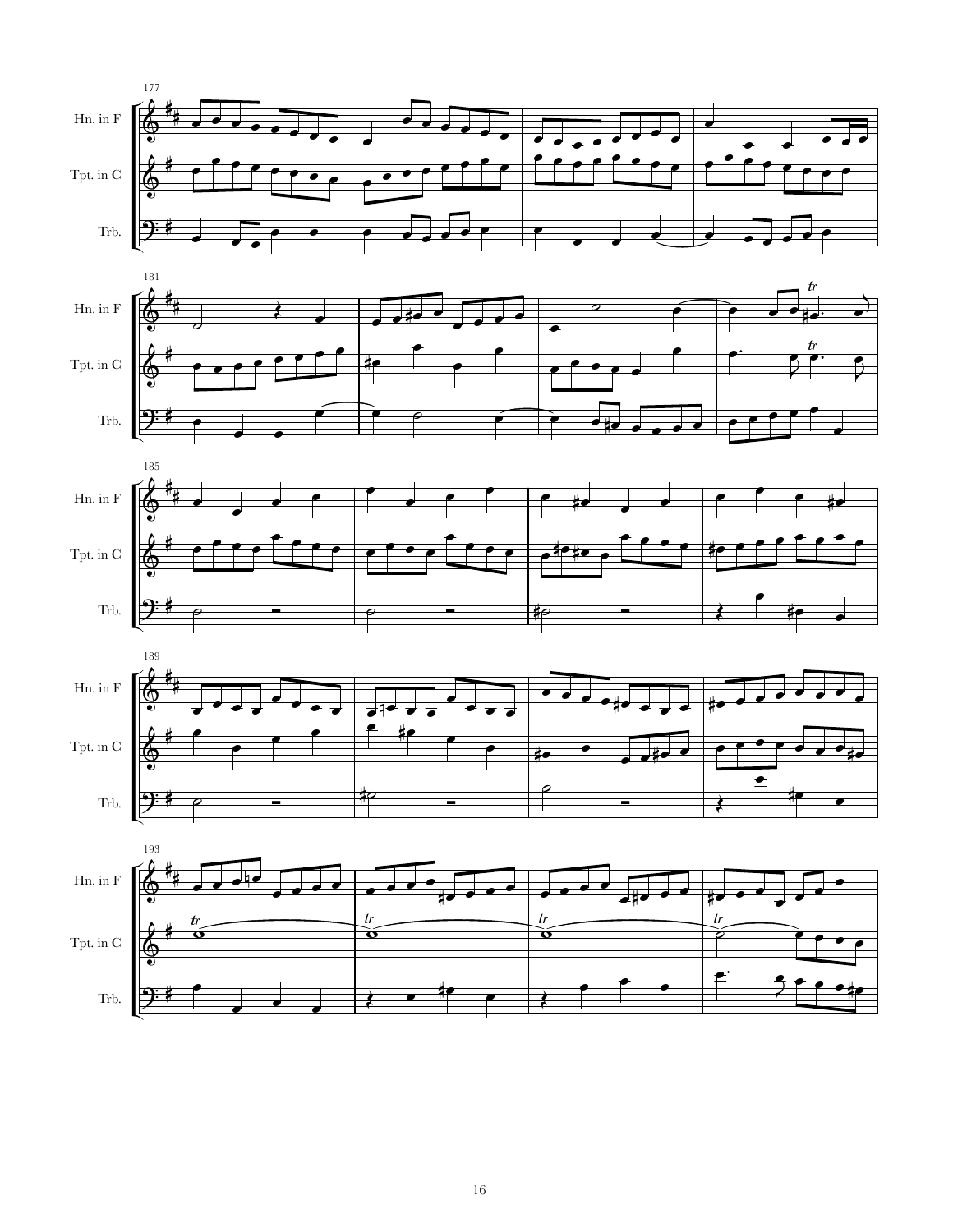







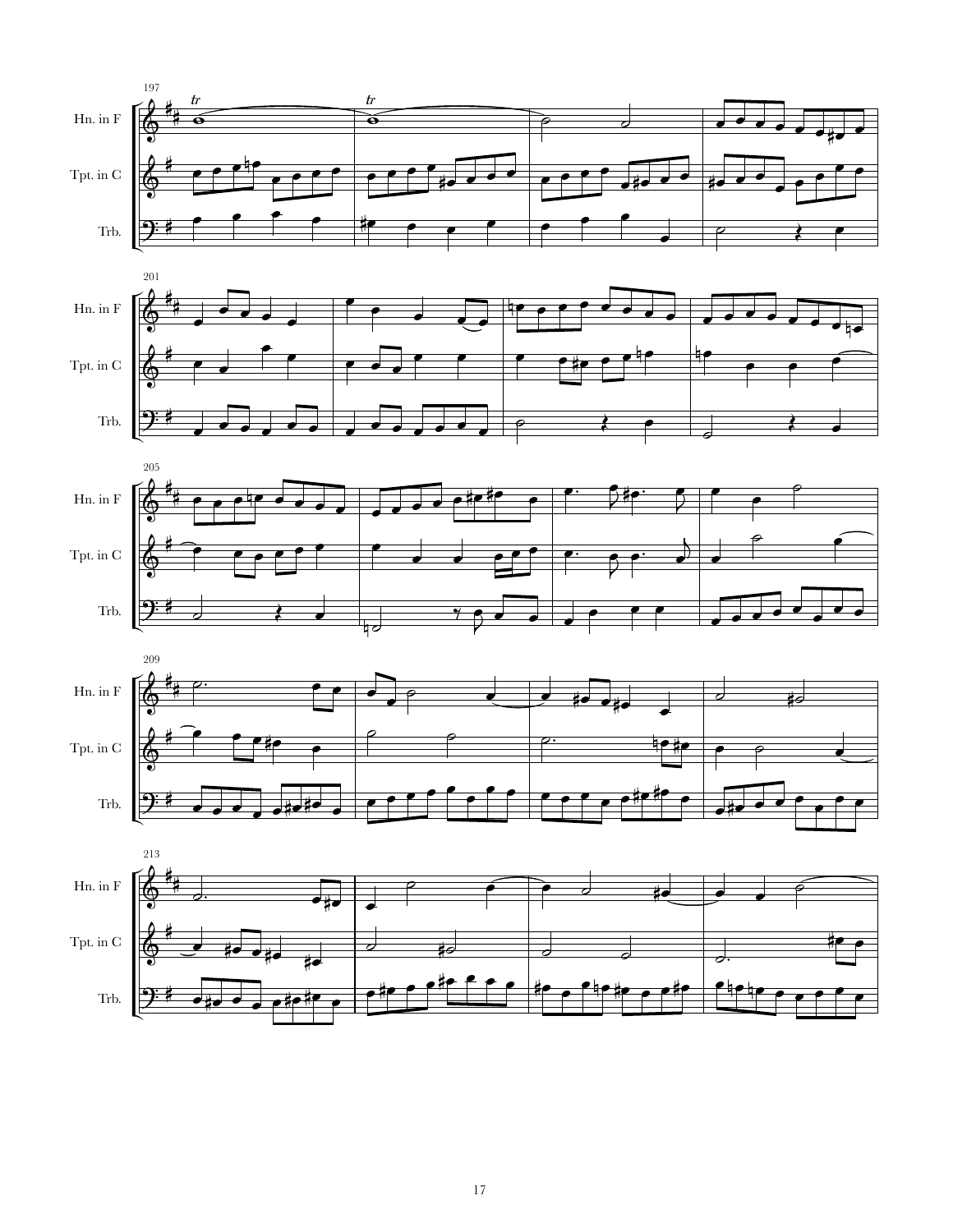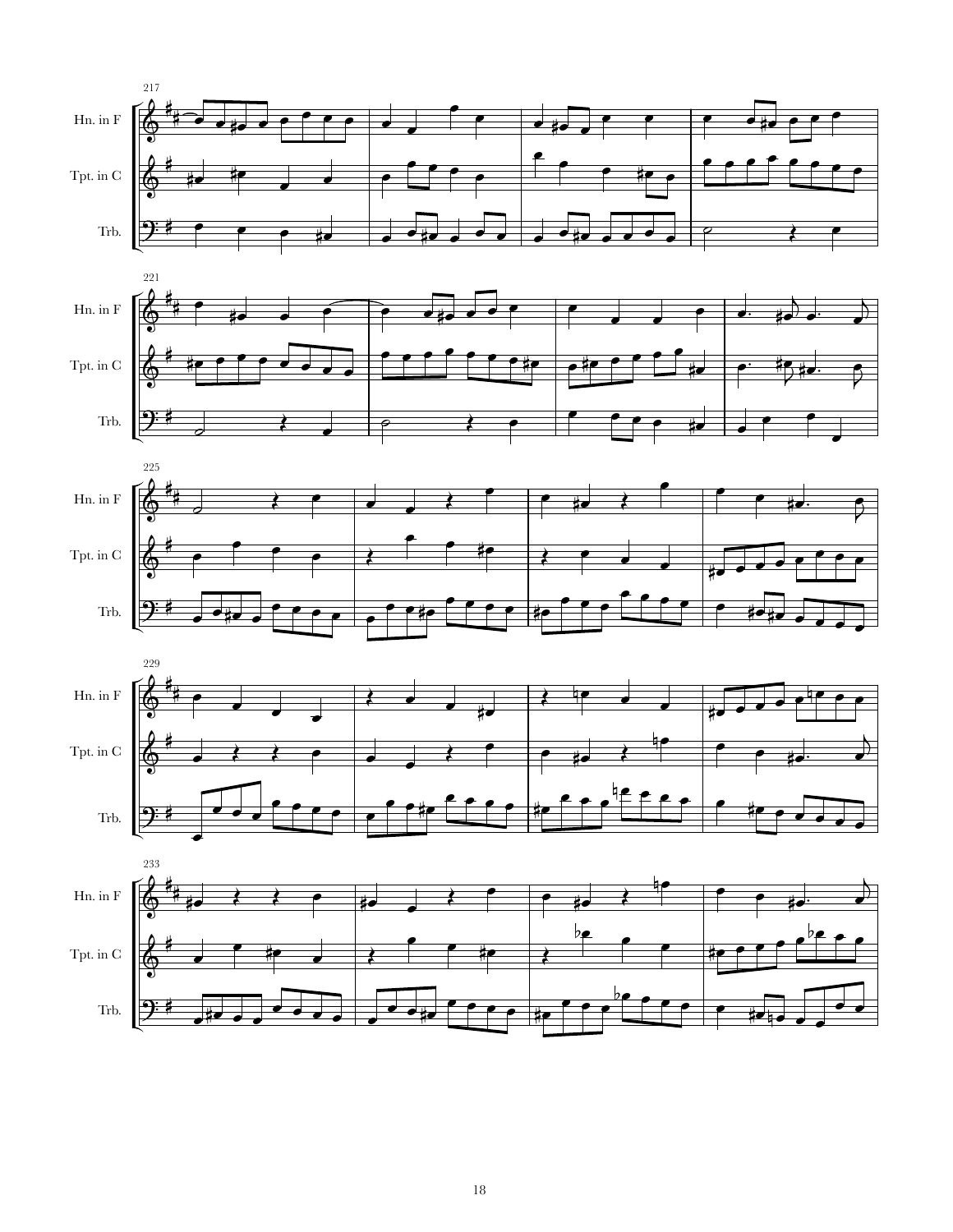







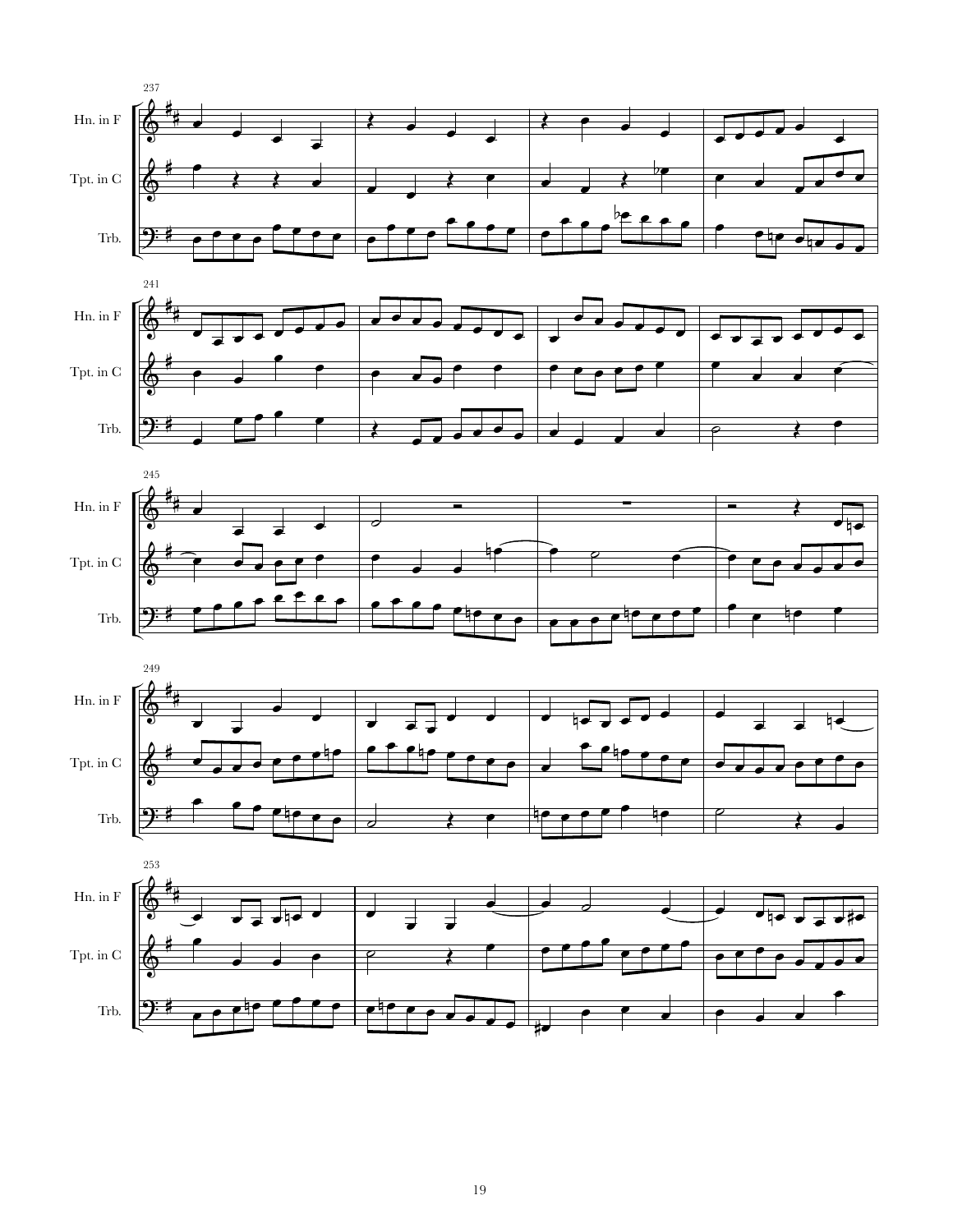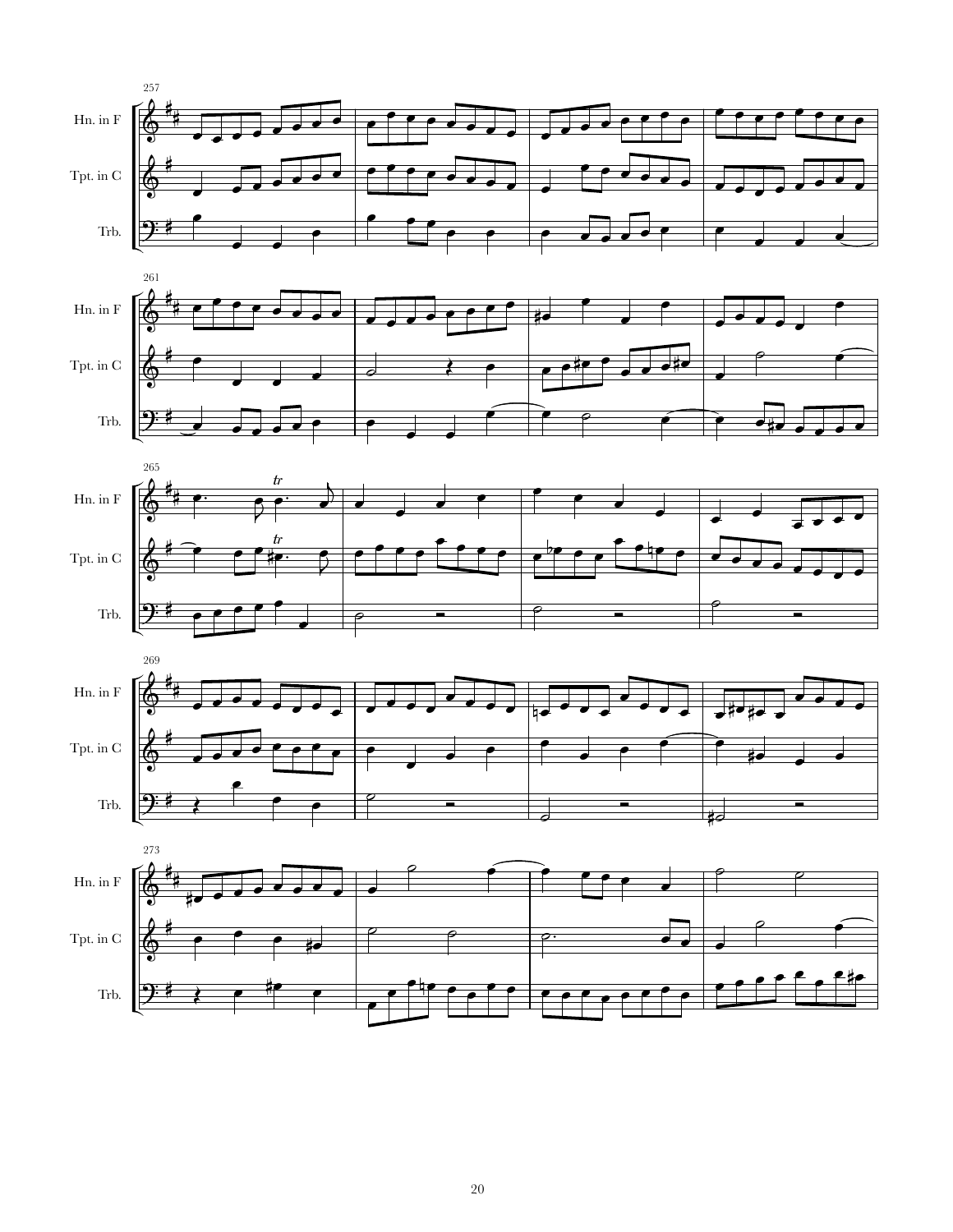

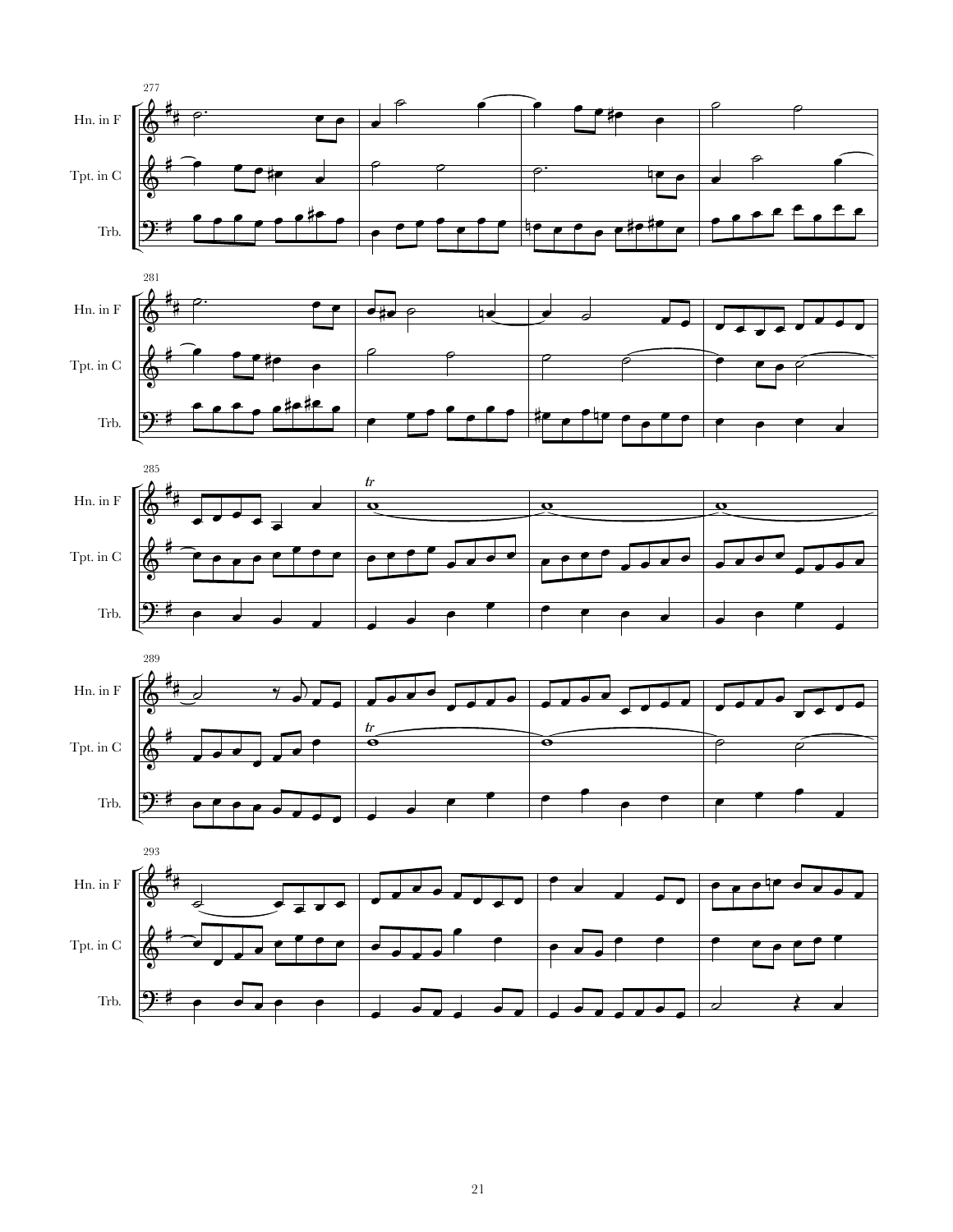

Trb.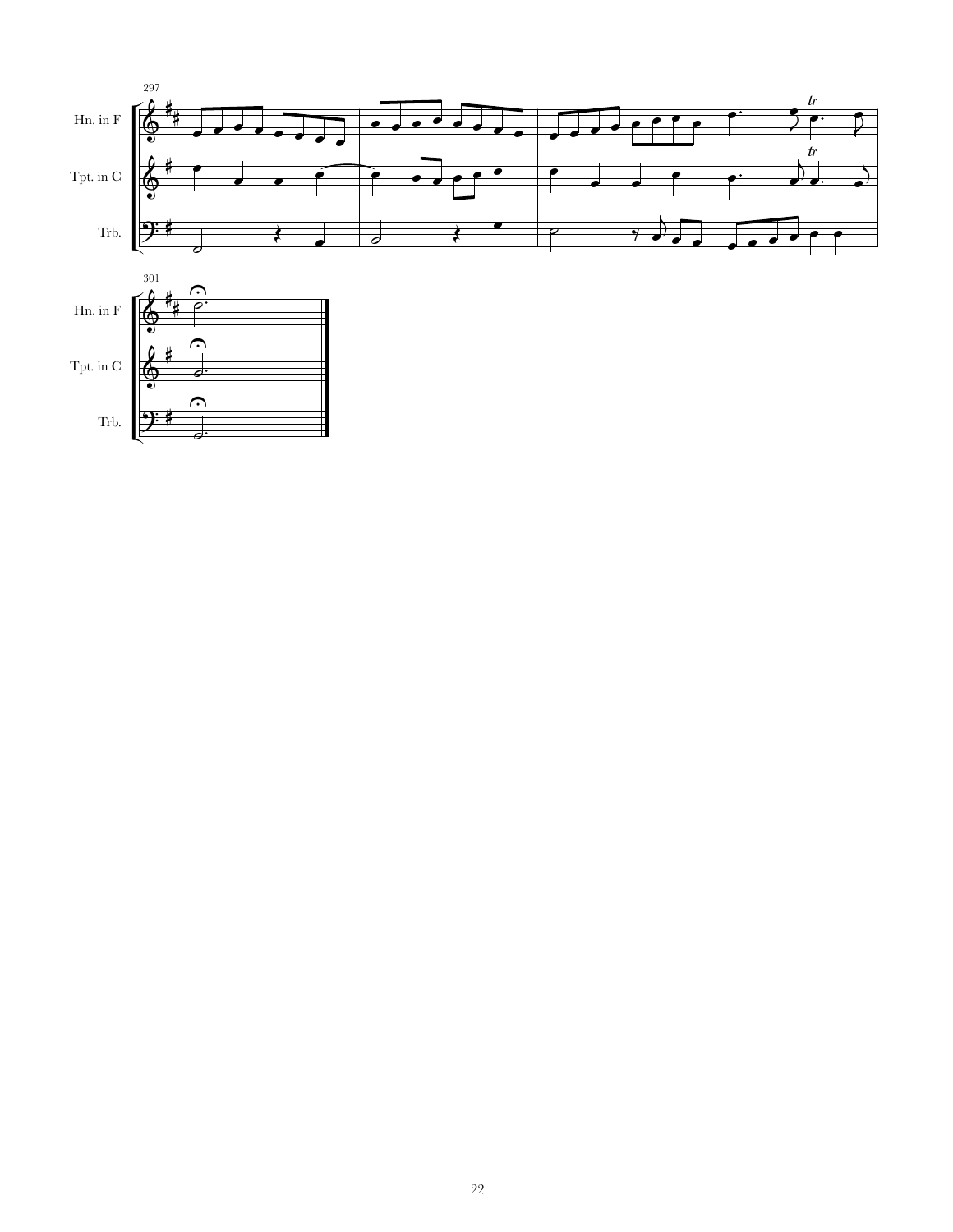Sonata in G Major for Brass Trio

J.S. Bach/Haim Avitsur

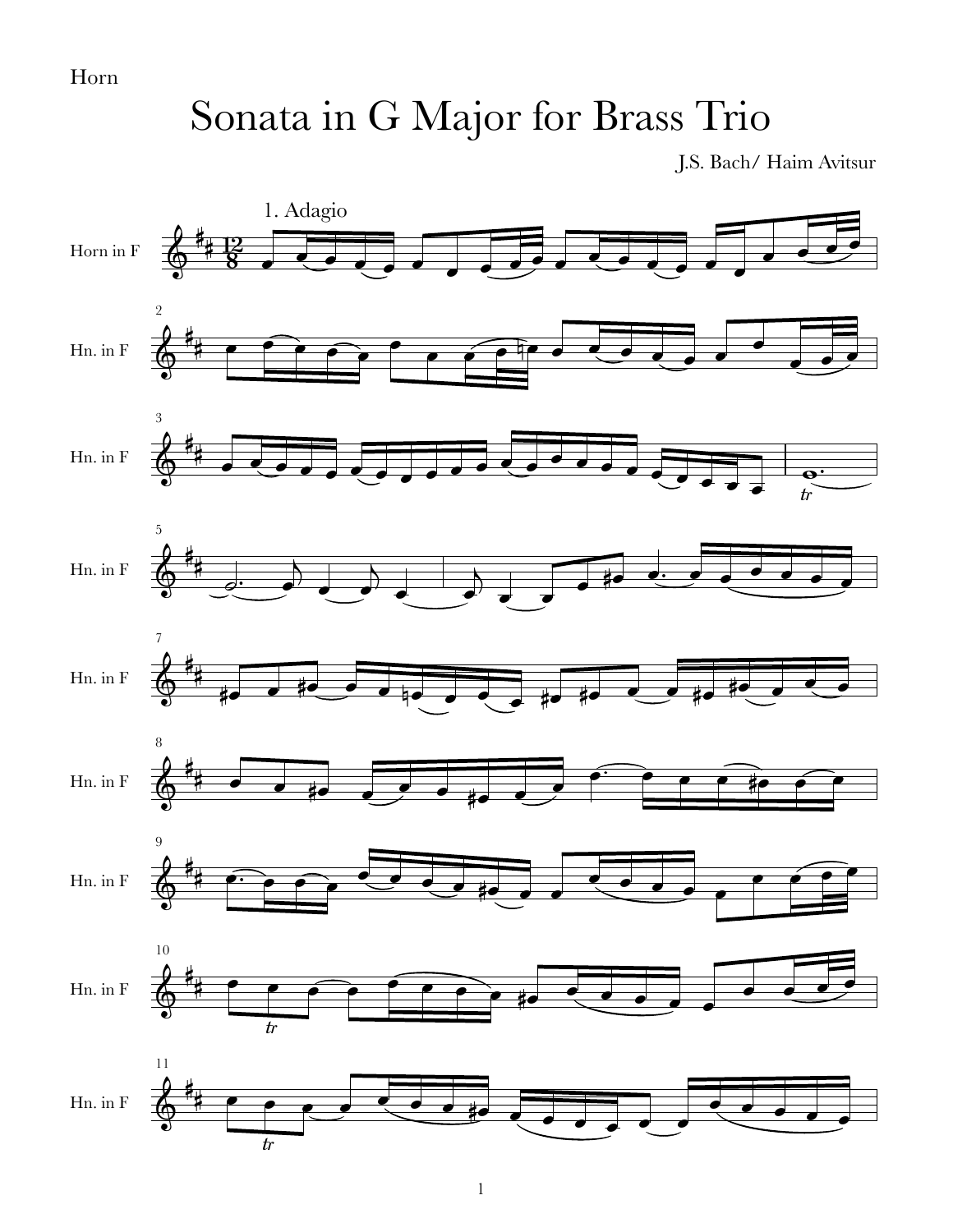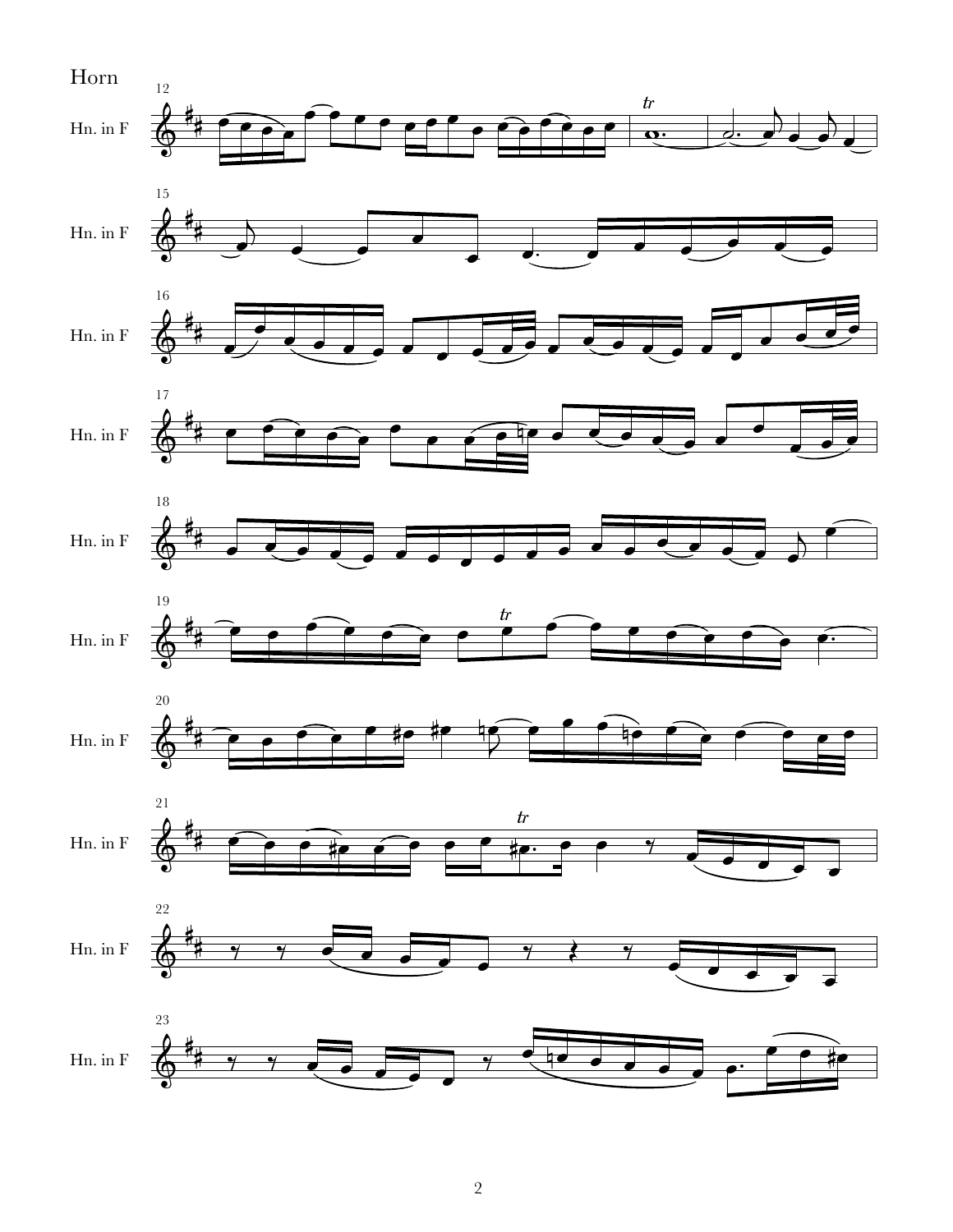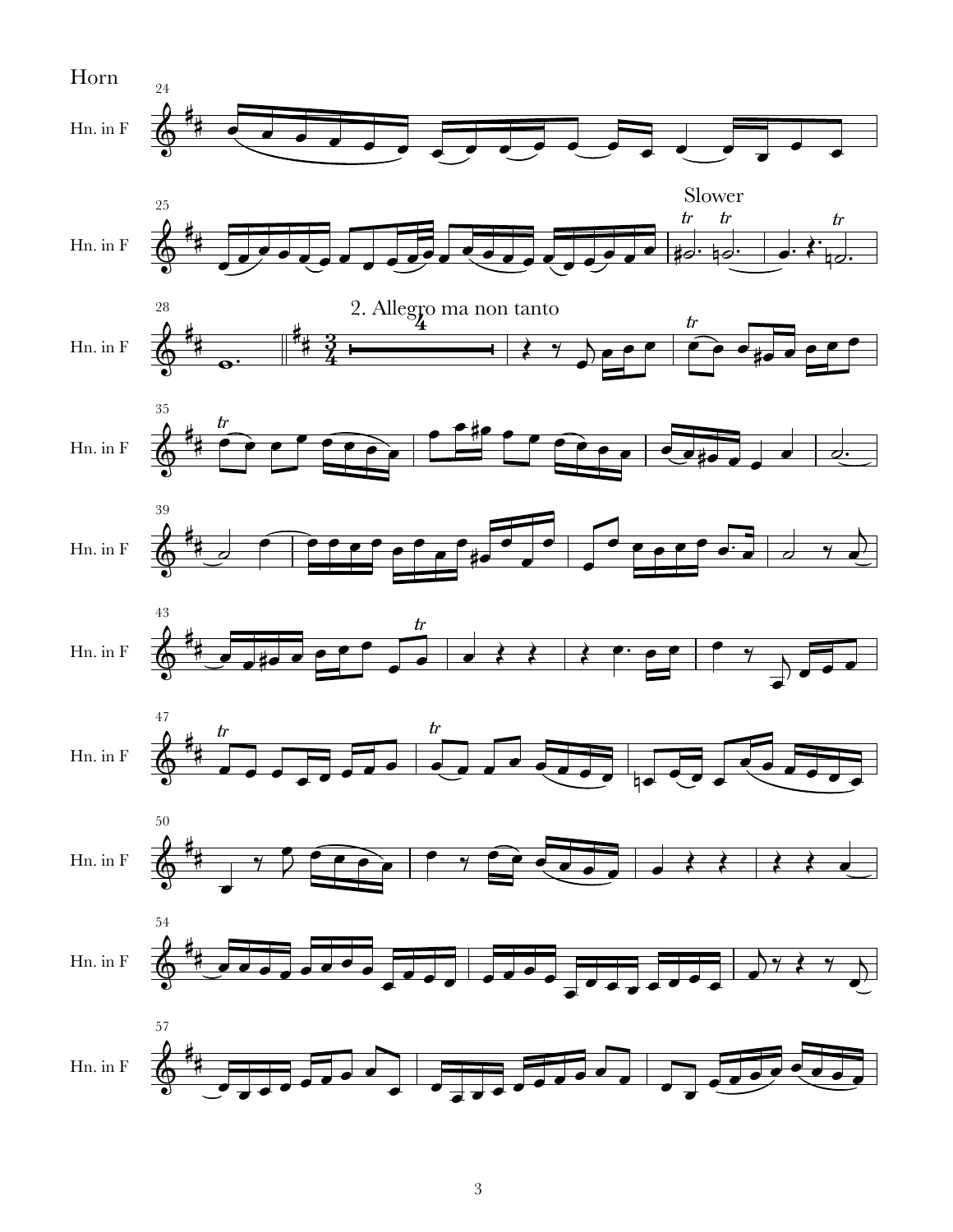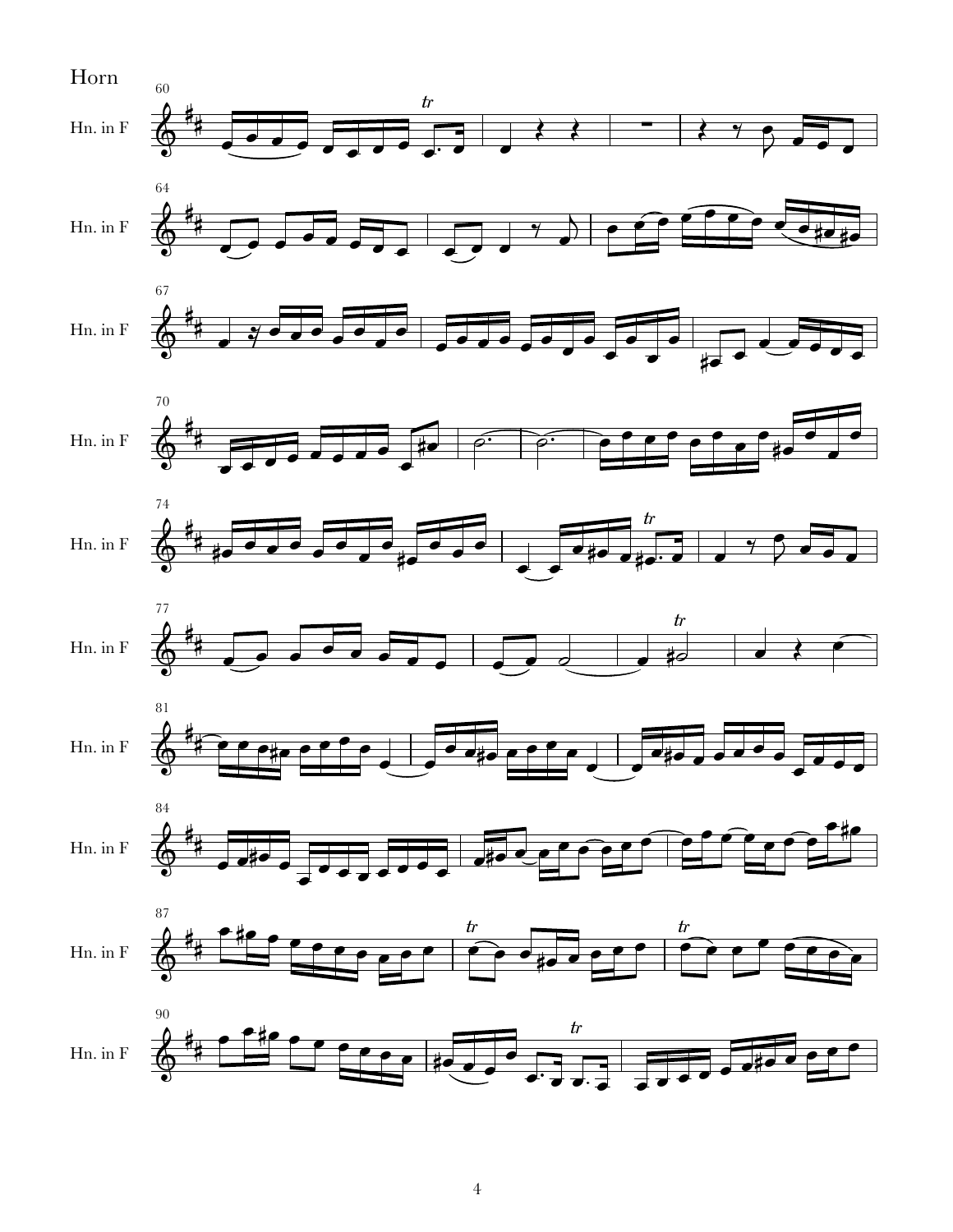

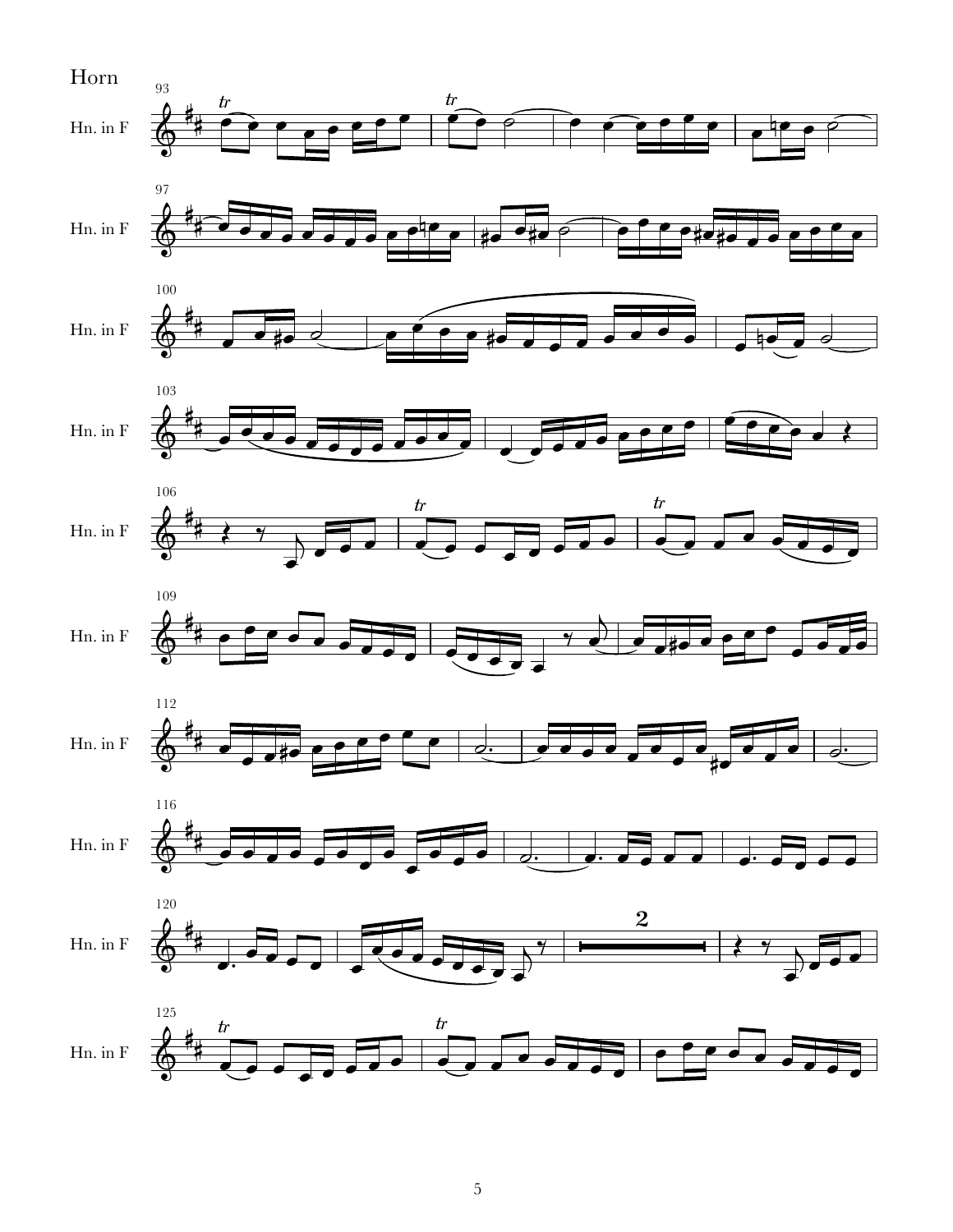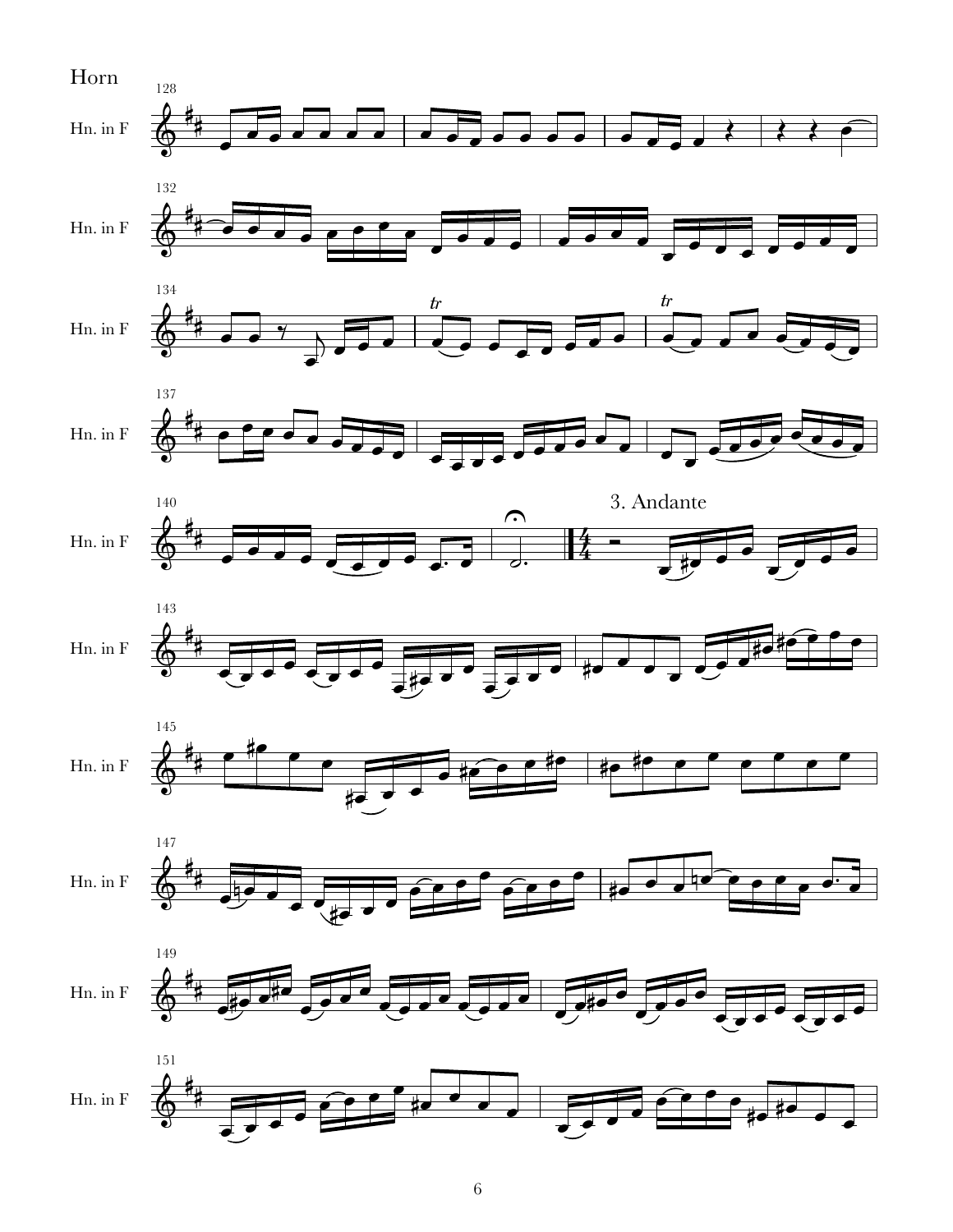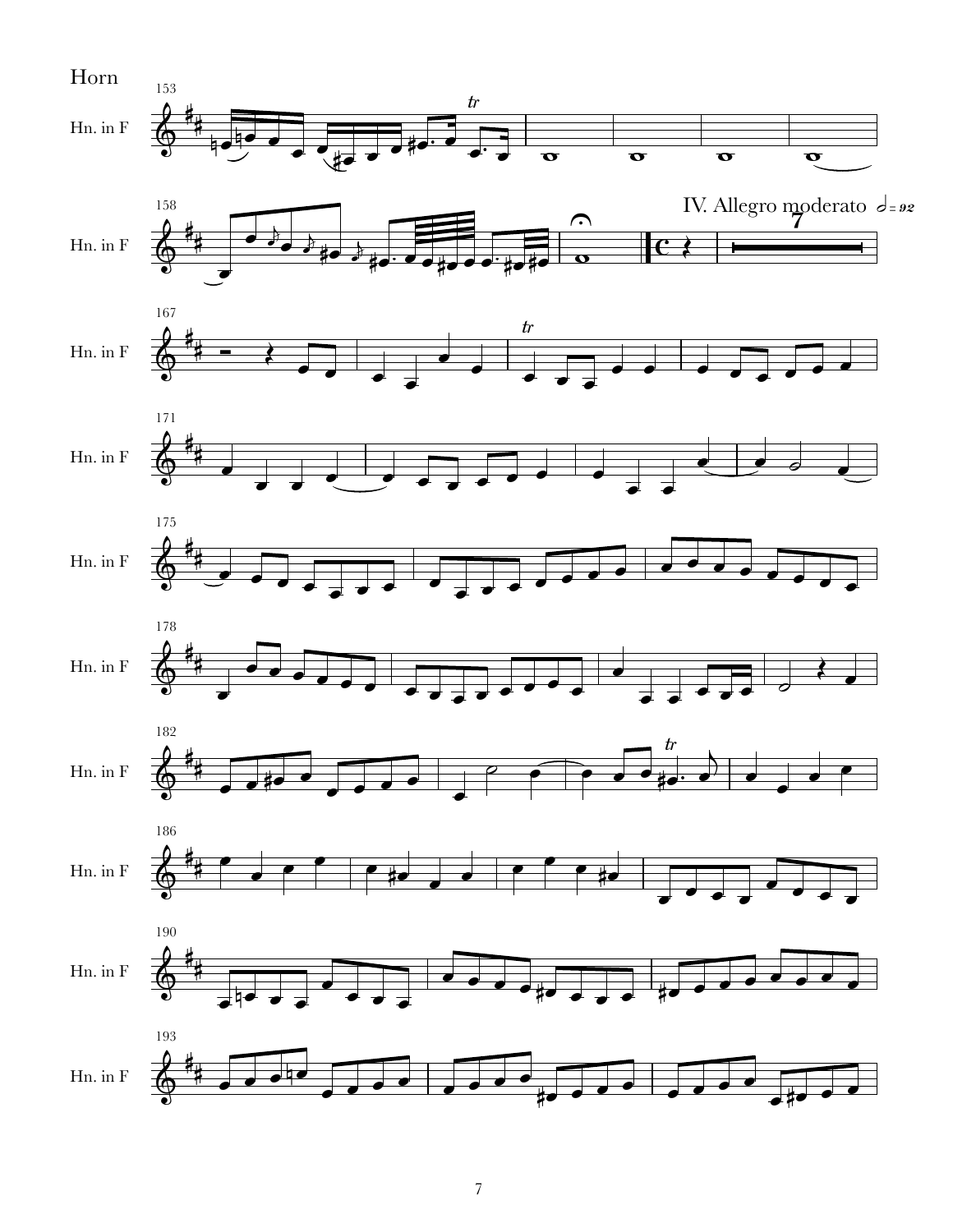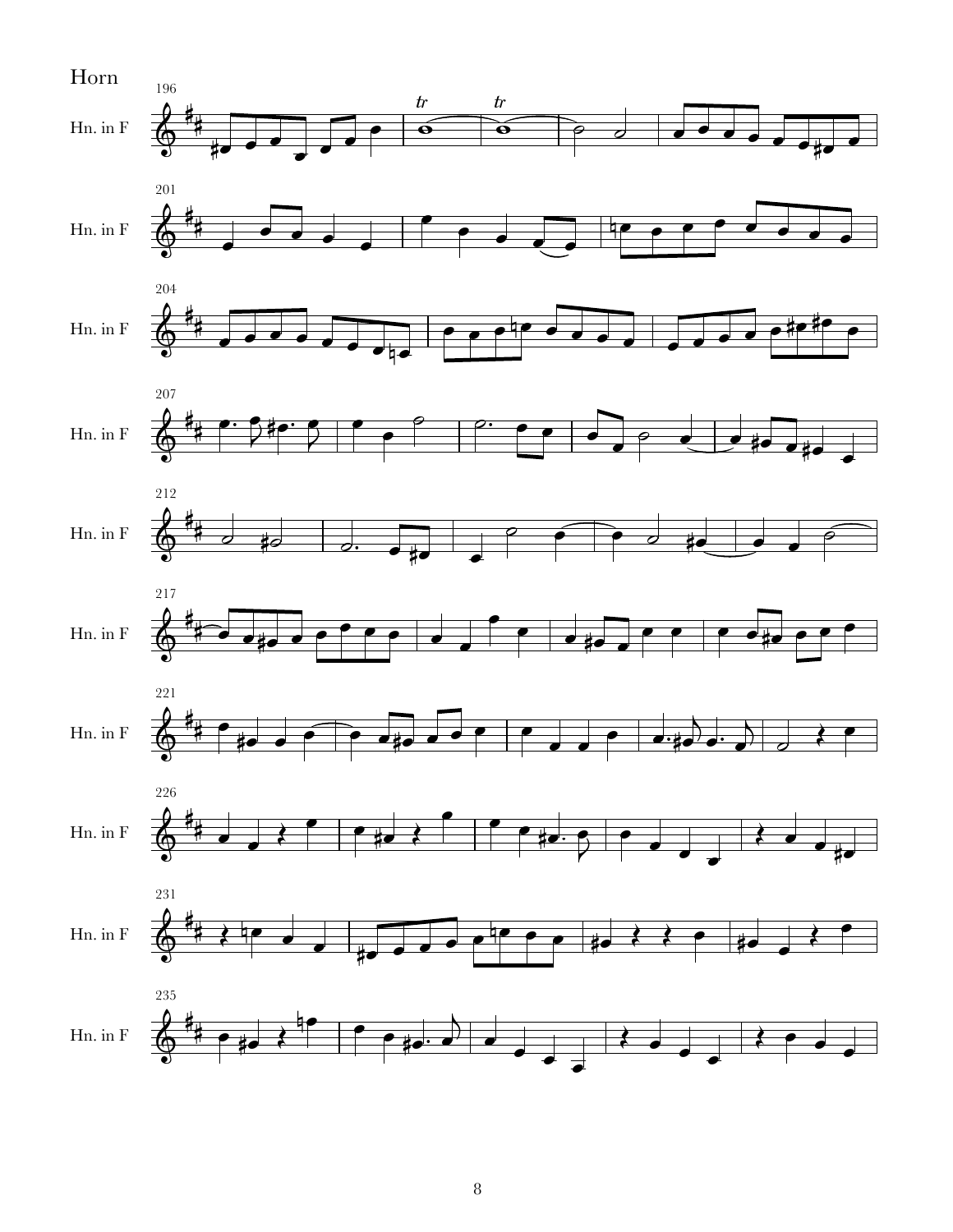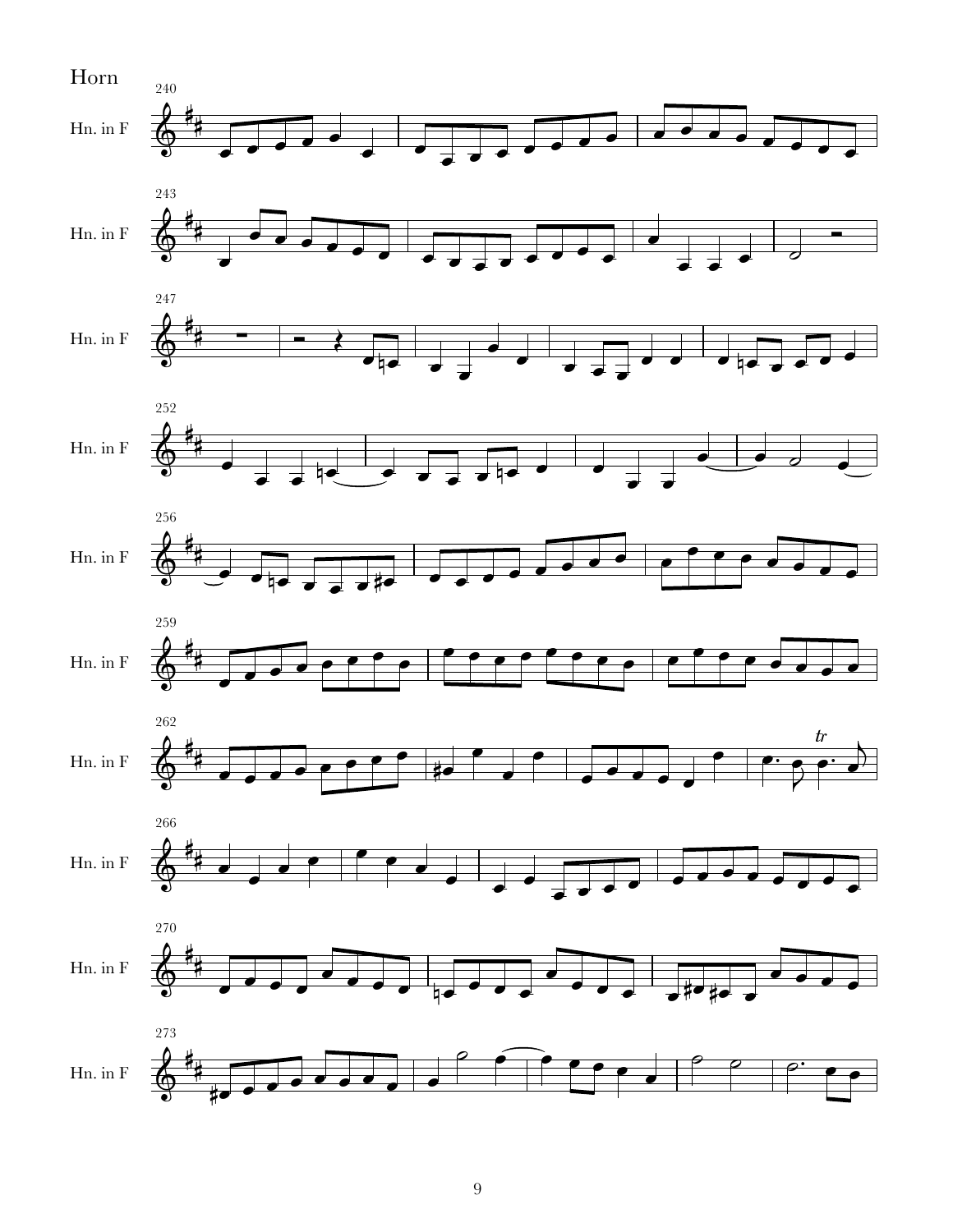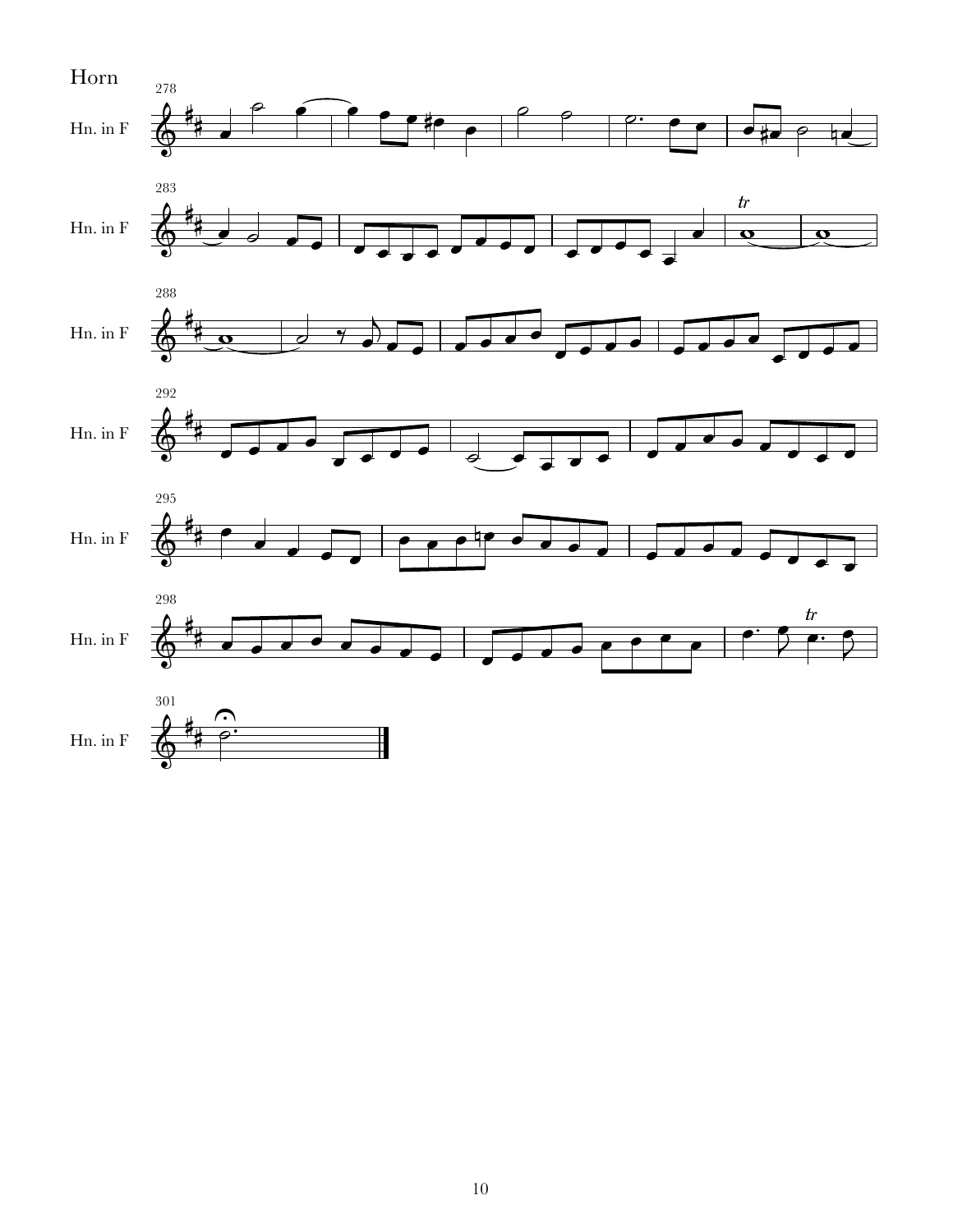#### Trumpet

# Sonata in G Major for Brass Trio

J.S. Bach/ Haim Avitsur

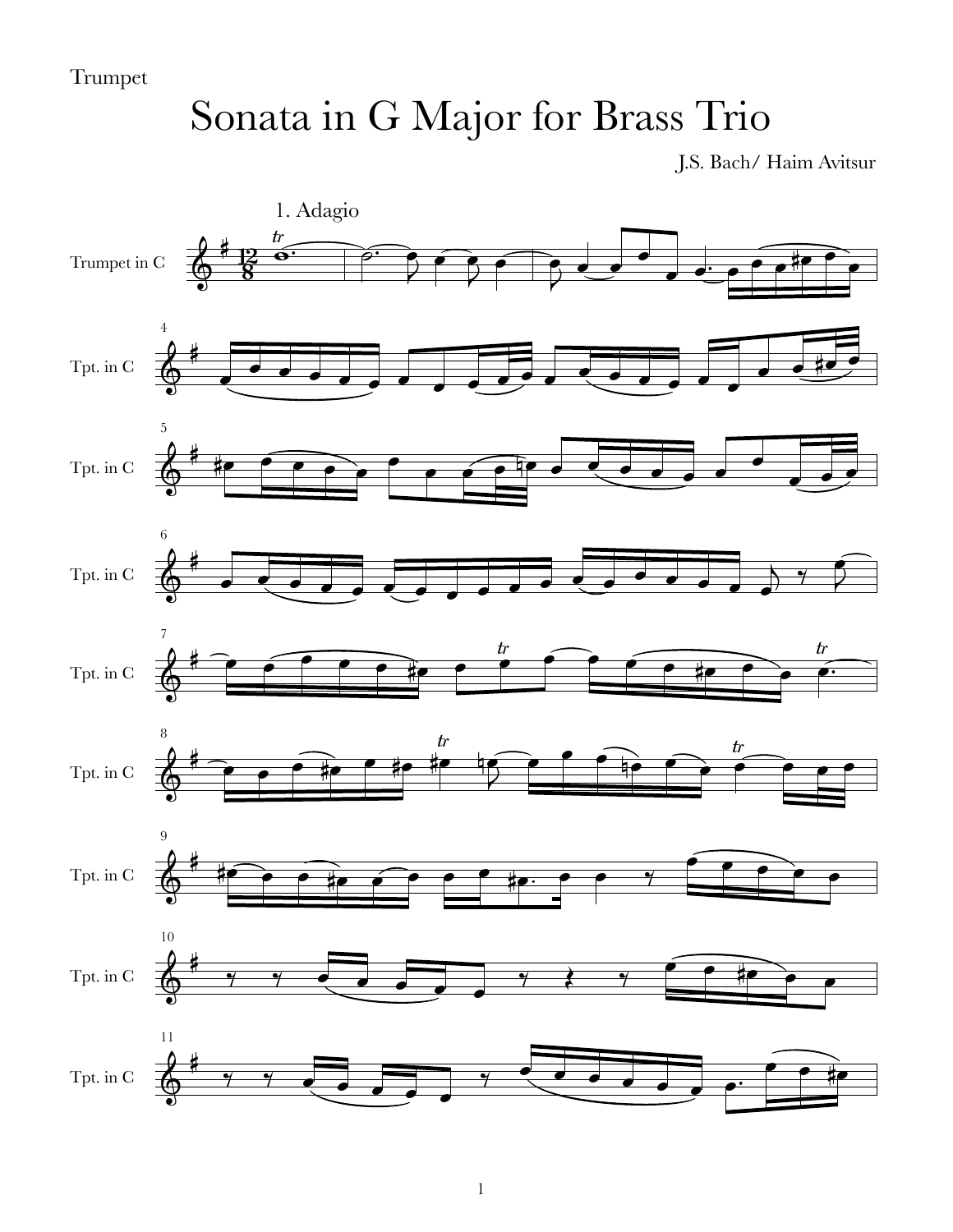

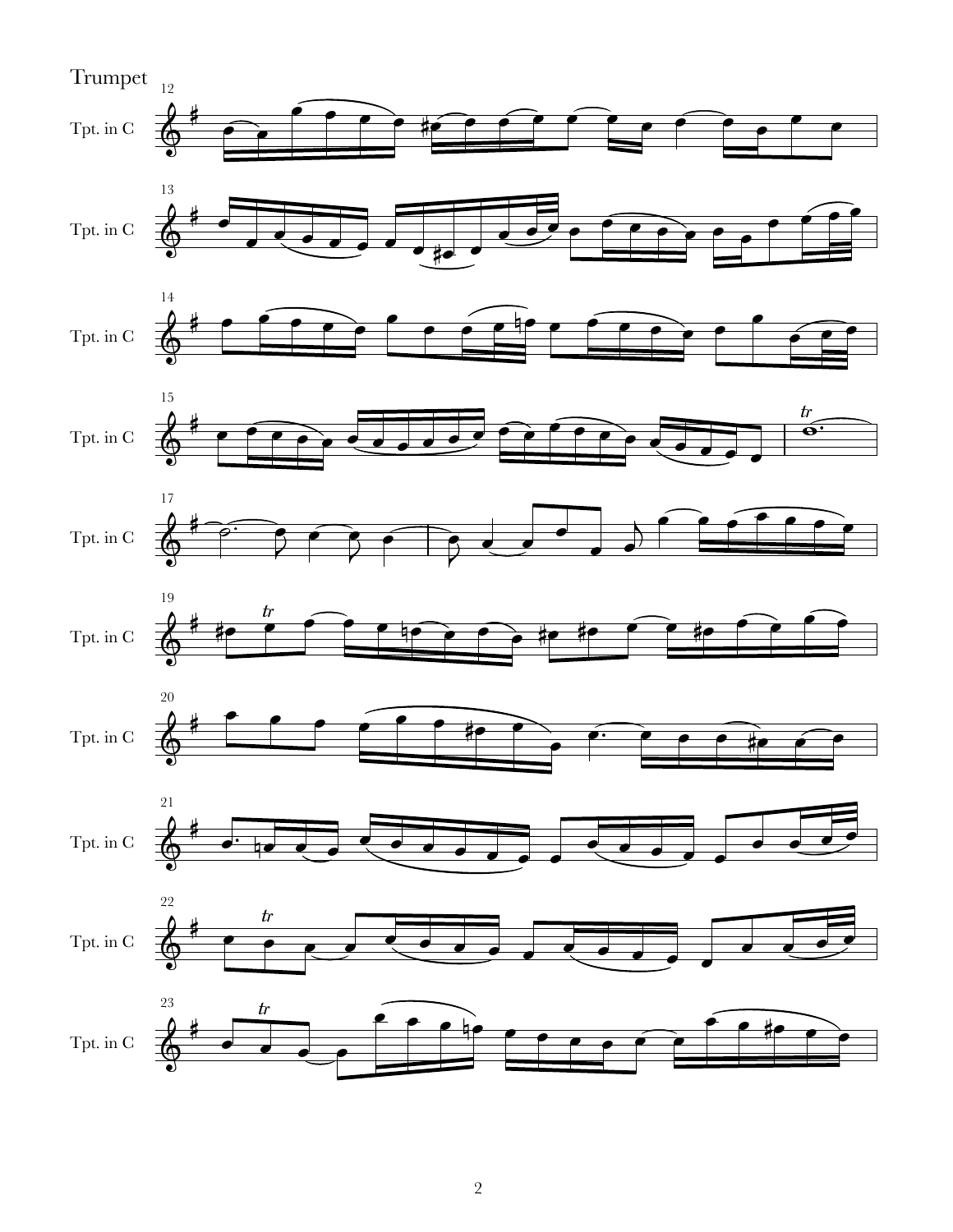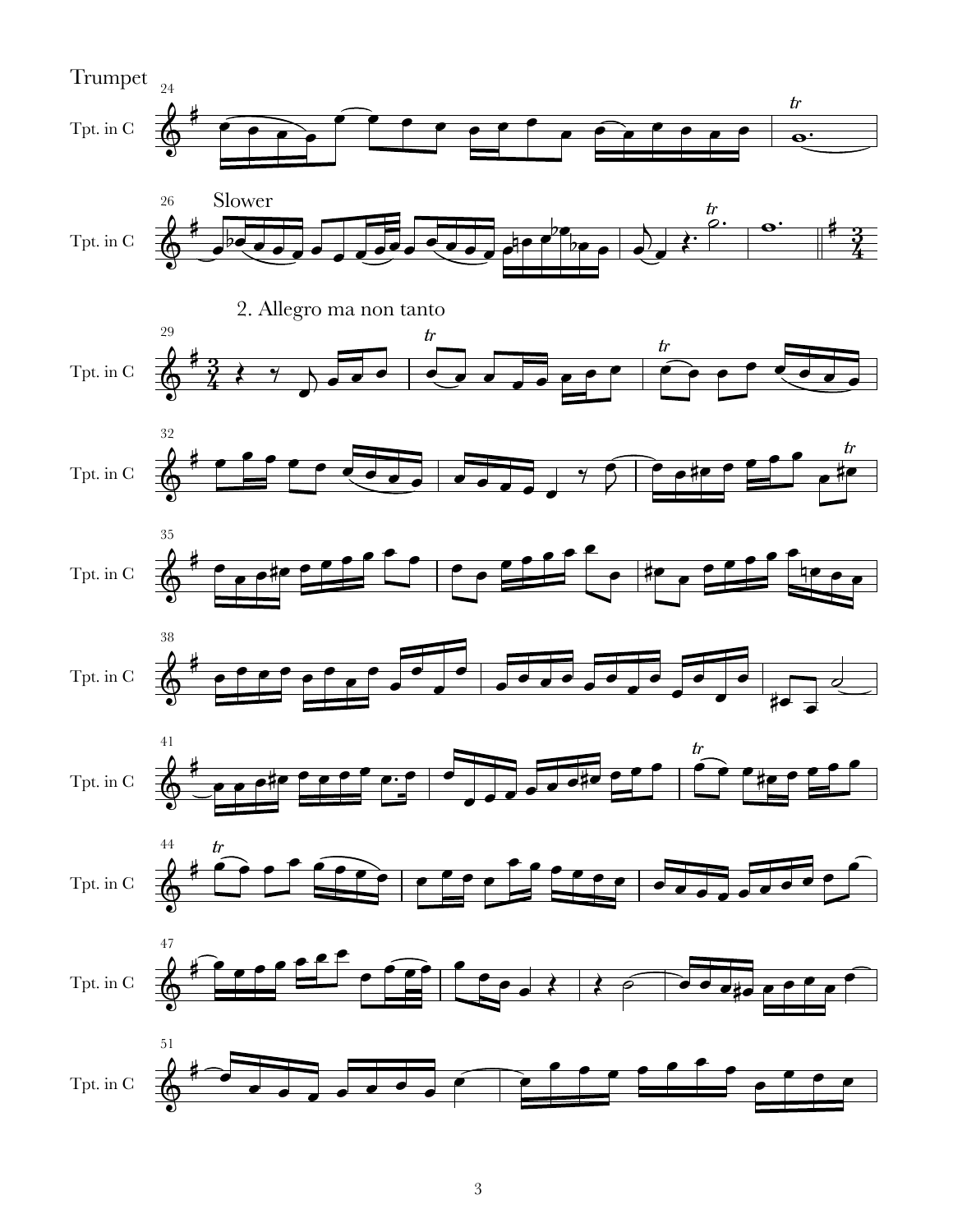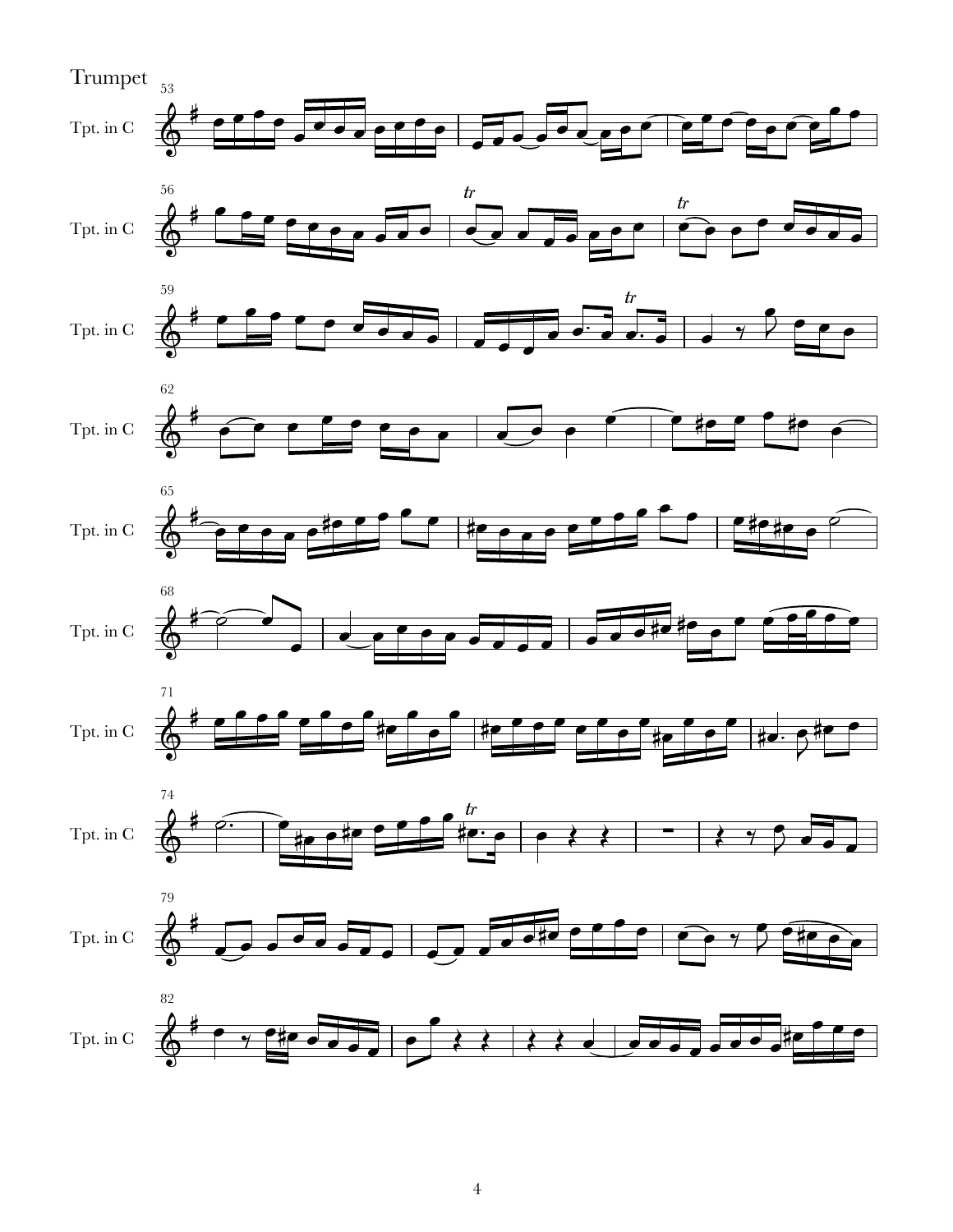Trumpet<sub>86</sub>

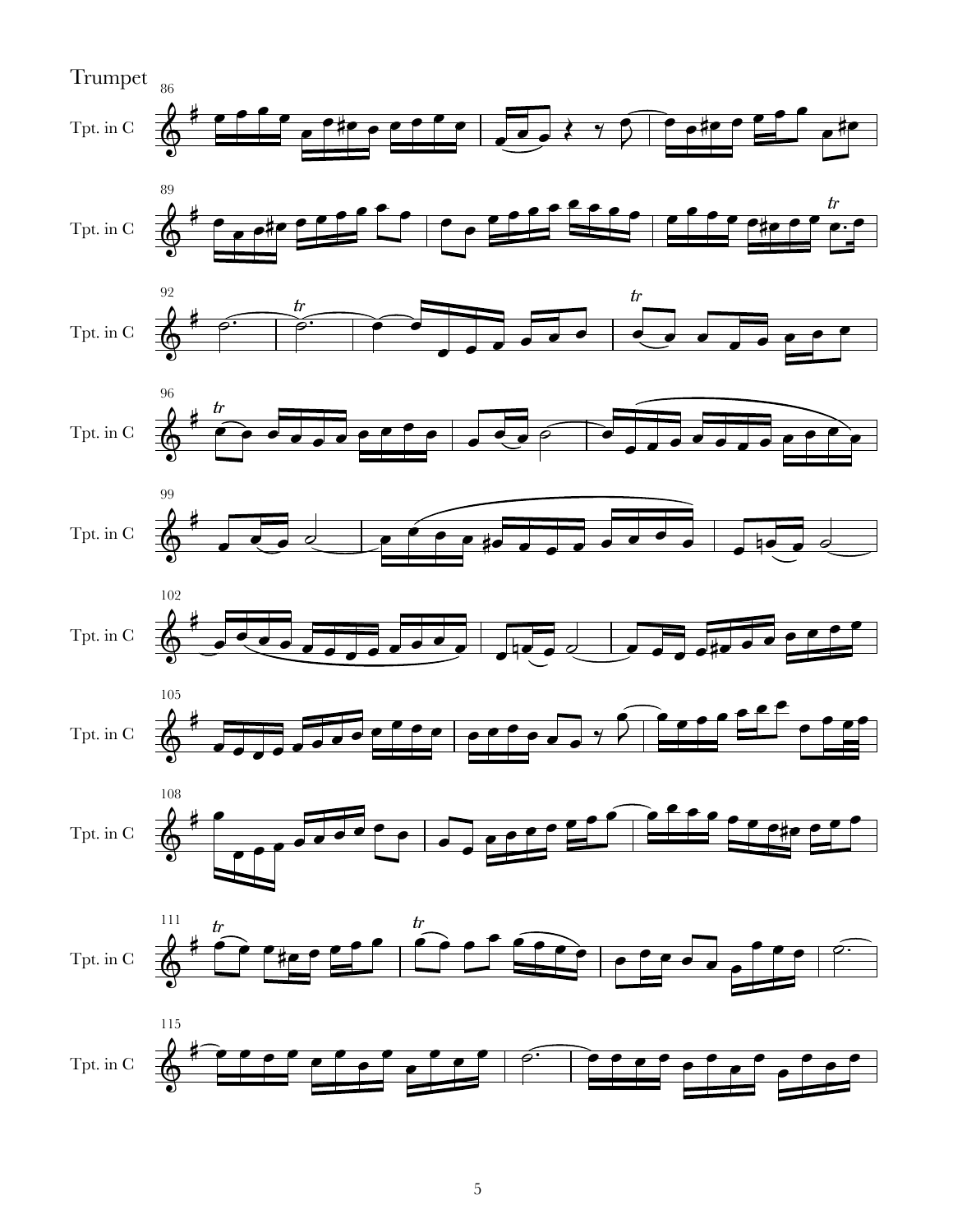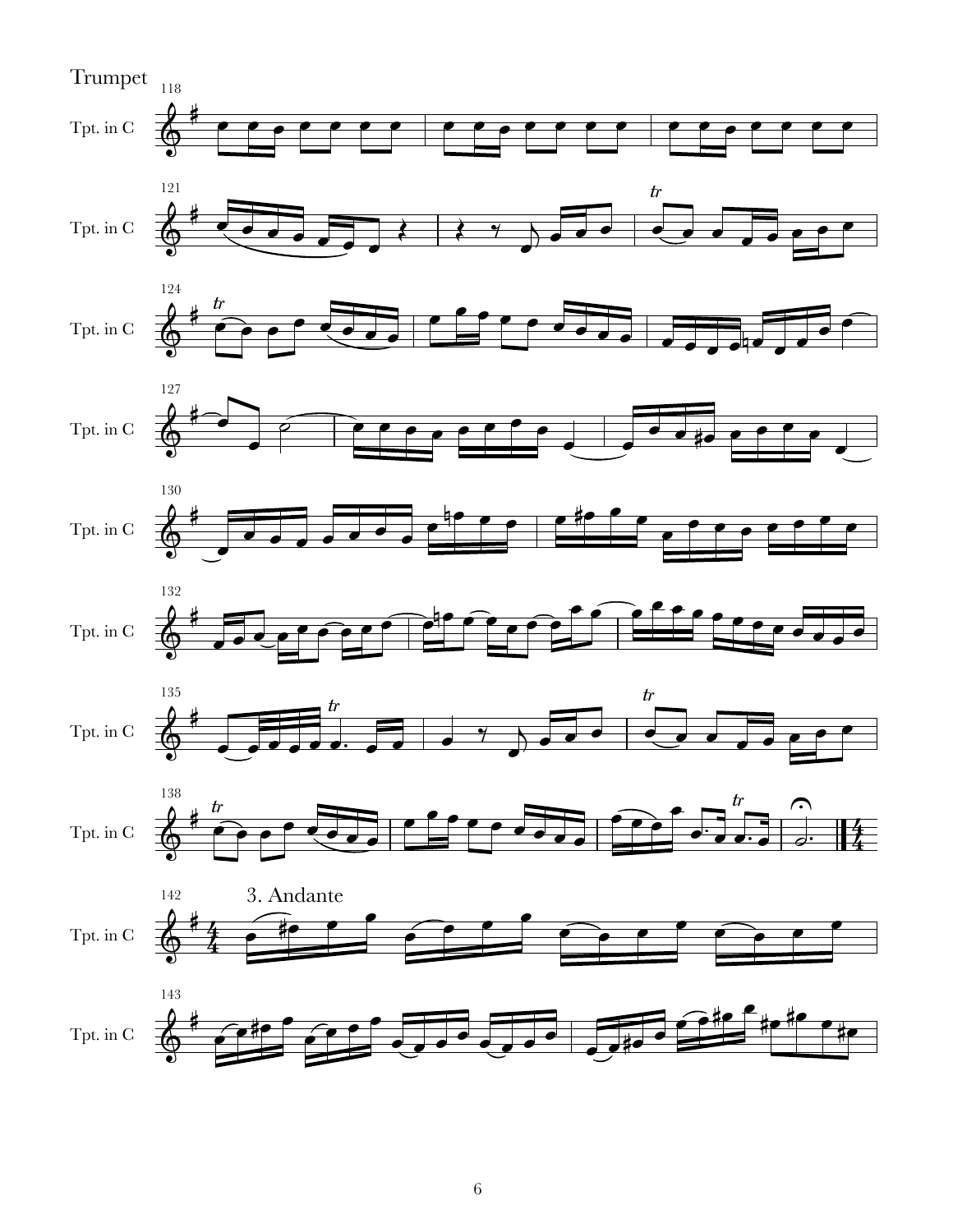

 $\overline{7}$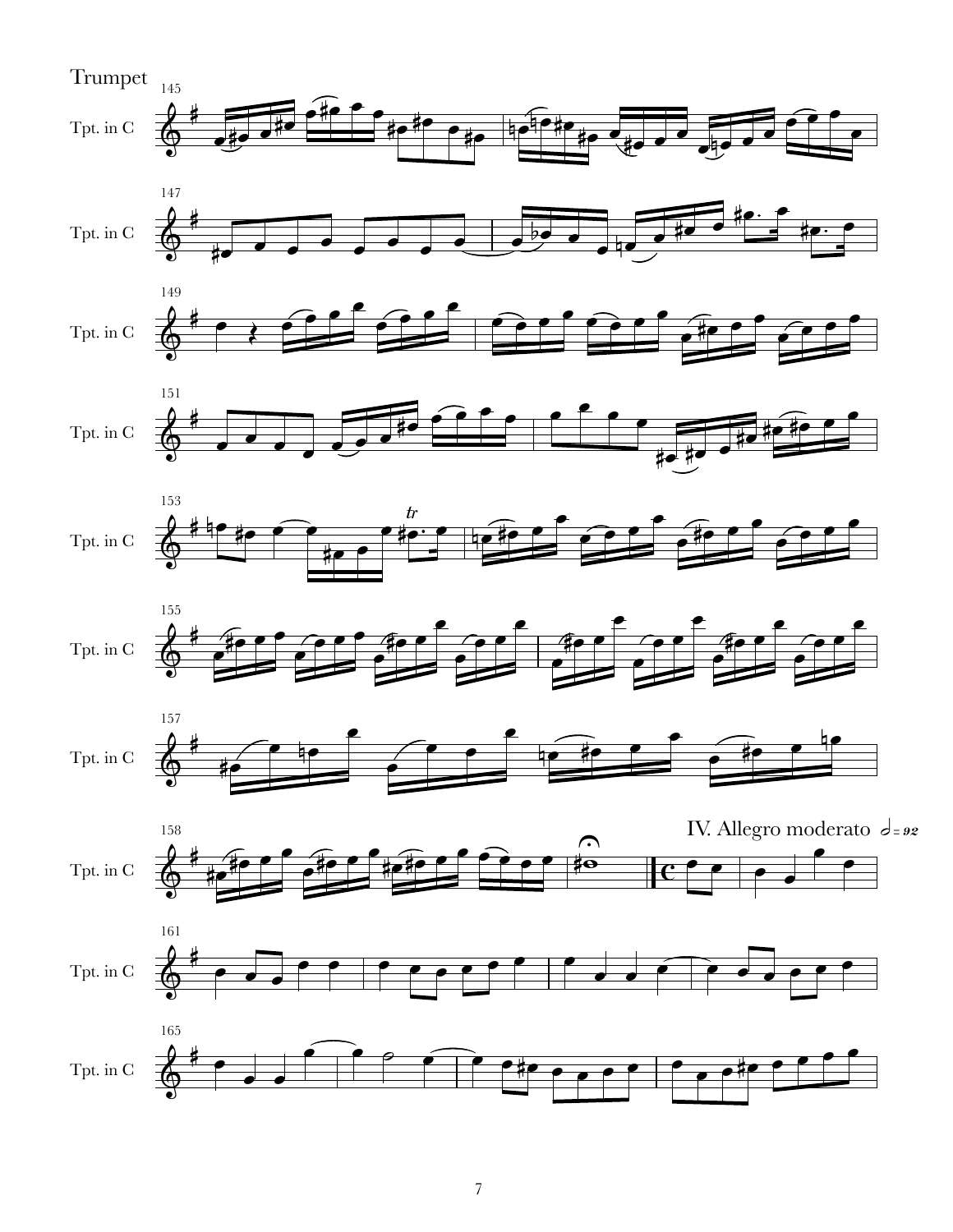















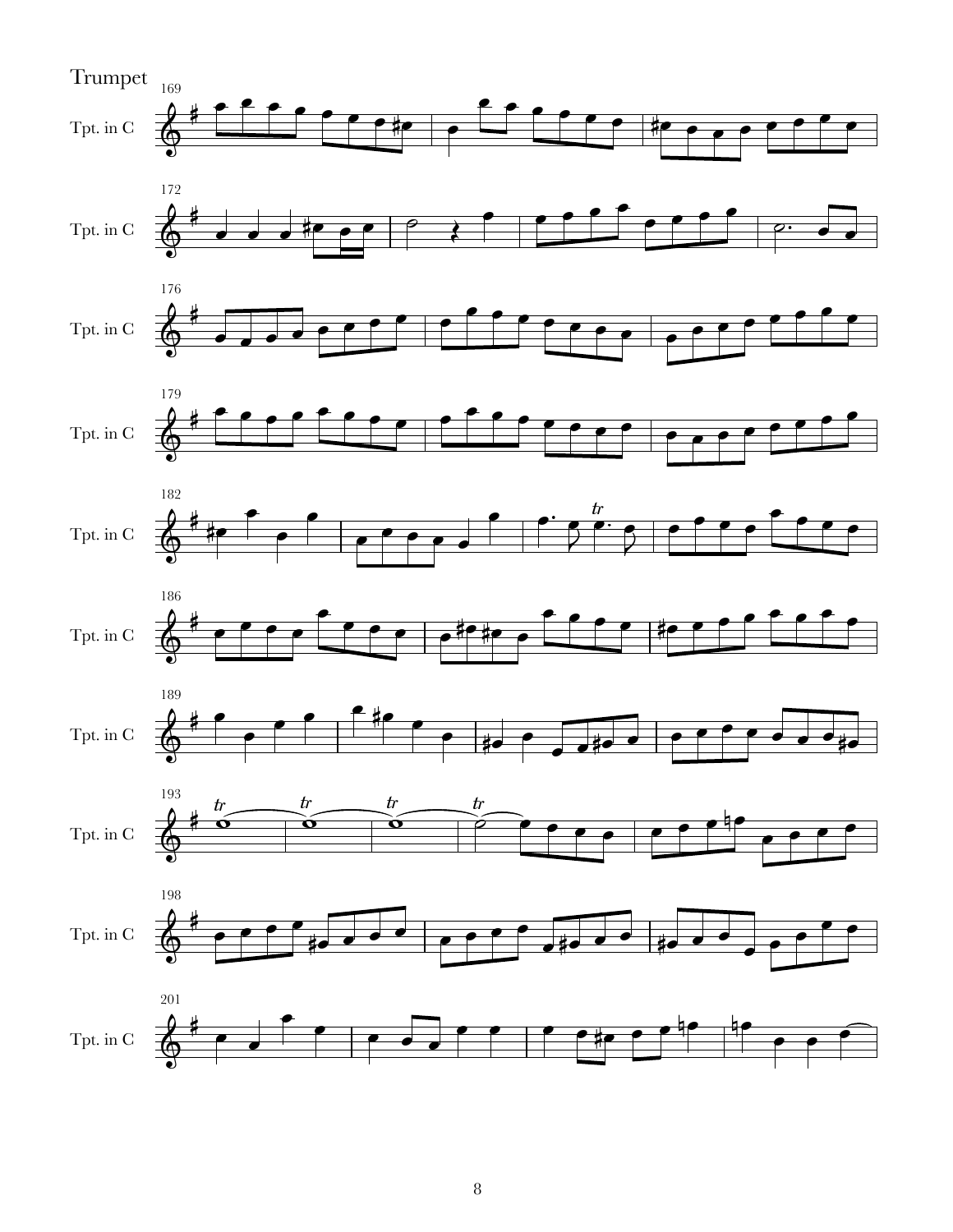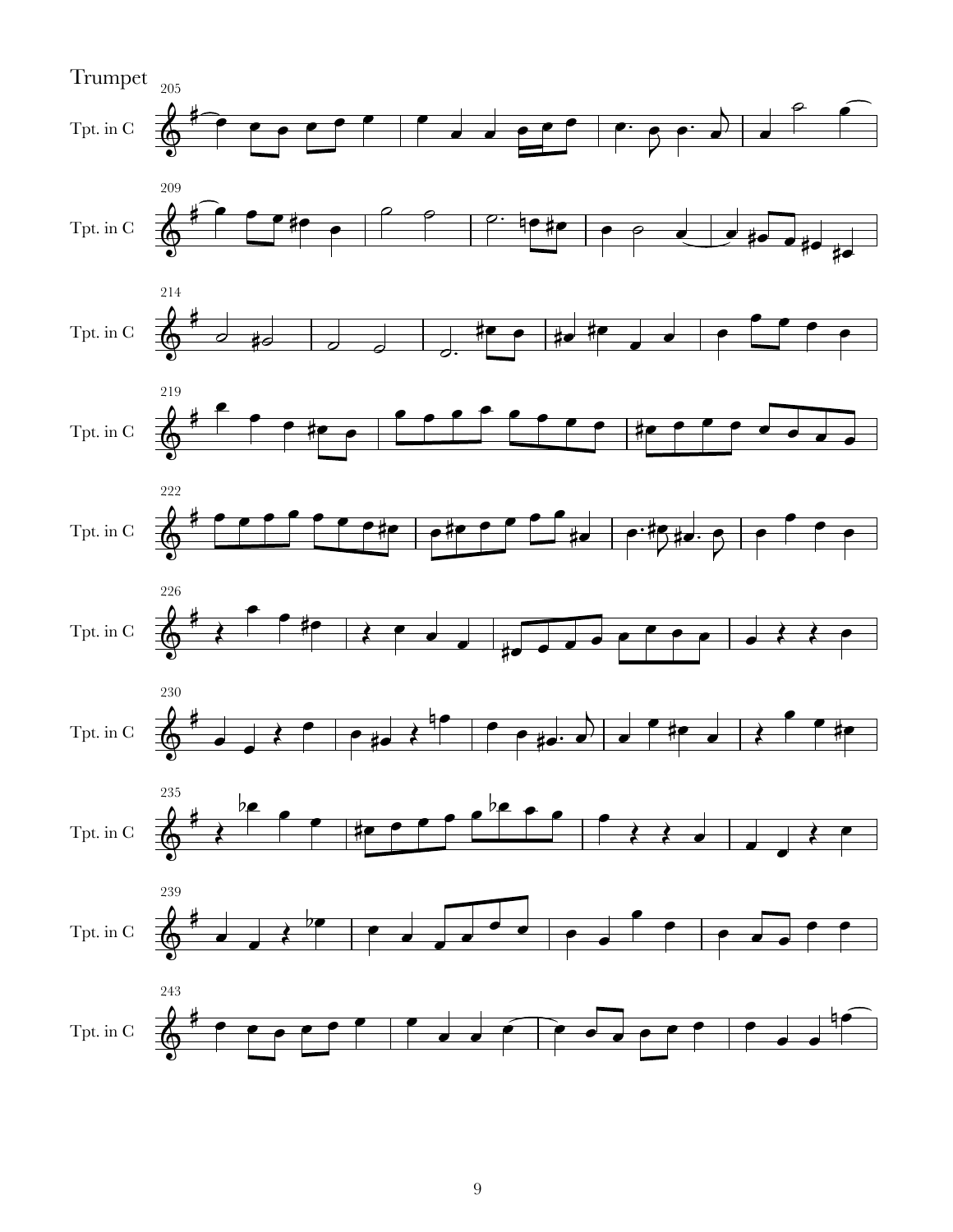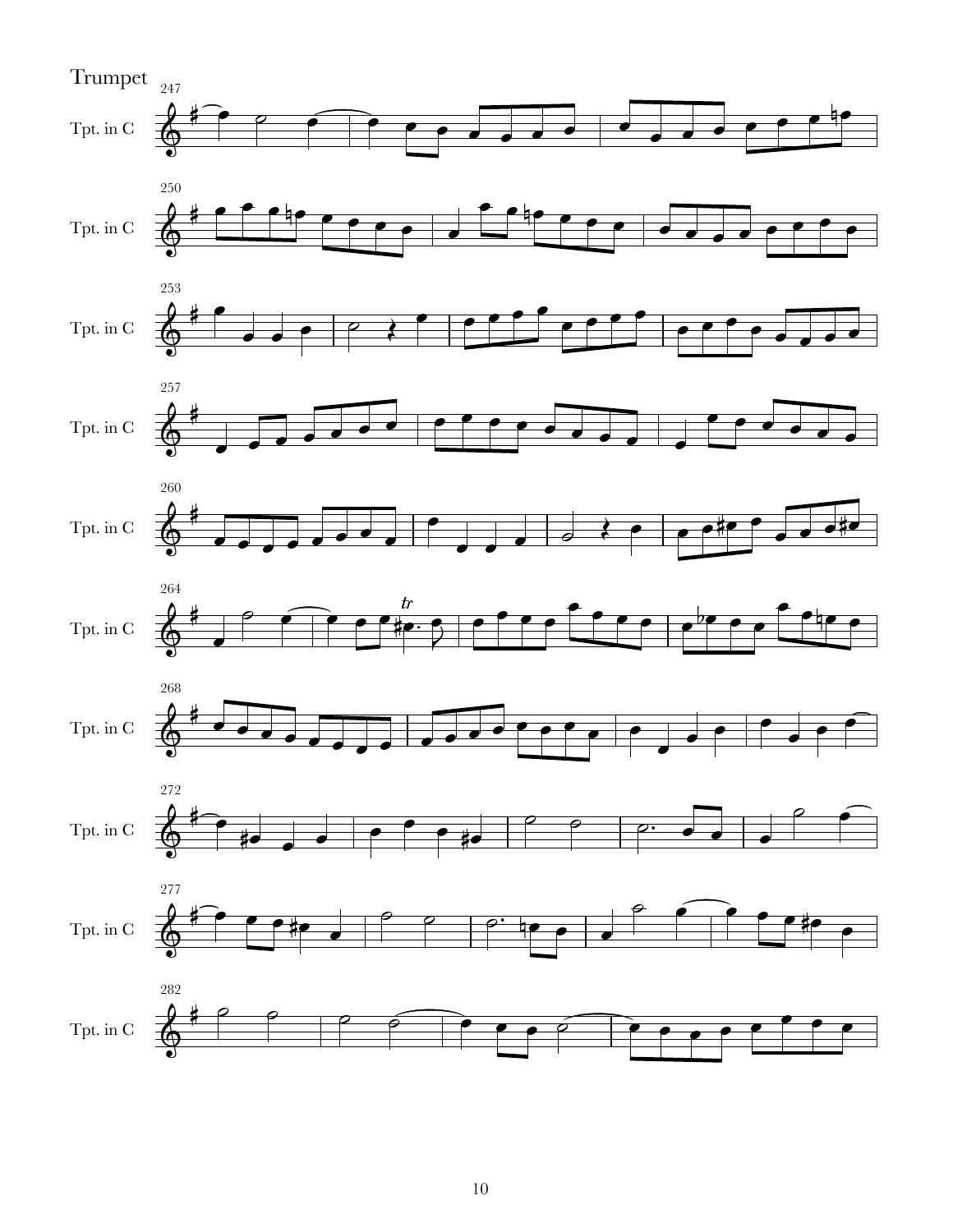Trumpet 286  $8 *$ **F ' ' '**  $\overline{\phantom{a}}\hspace{0.1cm}$   $\overline{\phantom{a}}\hspace{0.1cm}$   $\overline{\phantom{a}}\hspace{0.1cm}$   $\overline{\phantom{a}}\hspace{0.1cm}$   $\overline{\phantom{a}}\hspace{0.1cm}$   $\overline{\phantom{a}}\hspace{0.1cm}$   $\overline{\phantom{a}}\hspace{0.1cm}$   $\overline{\phantom{a}}\hspace{0.1cm}$   $\overline{\phantom{a}}\hspace{0.1cm}$   $\overline{\phantom{a}}\hspace{0.1cm}$   $\overline{\phantom{a}}\$ ' ' ' ' ' ' ' ' ' ' ' ' ' ' ' ' Tpt. in C 289  $\frac{tr}{\epsilon}$  $\left\langle \begin{array}{ccc} * & - & - \end{array} \right\rangle$ ' ' ' ' ' ' '  $\bullet$   $\bullet$   $\bullet$   $\bullet$   $\bullet$   $\bullet$ Tpt. in C 294  $\& \cdot \, .$ Tpt. in C  $\begin{array}{c} \overline{\leftarrow} \\[-1.2mm] \leftarrow \end{array}$   $\begin{array}{c} \bullet \\[-1.2mm] \bullet \end{array}$   $\begin{array}{c} \bullet \\[-1.2mm] \bullet \end{array}$   $\begin{array}{c} \bullet \\[-1.2mm] \bullet \end{array}$   $\begin{array}{c} \bullet \\[-1.2mm] \bullet \end{array}$   $\begin{array}{c} \bullet \\[-1.2mm] \bullet \end{array}$ 298  $\frac{dr}{1}$ . 5 .  $8 *$  $\frac{1}{1}$ ' ' ' ' ' ' ' ' ' ' ' '  $\frac{1}{2}$ Tpt. in C $\bullet\cdot\ \bullet$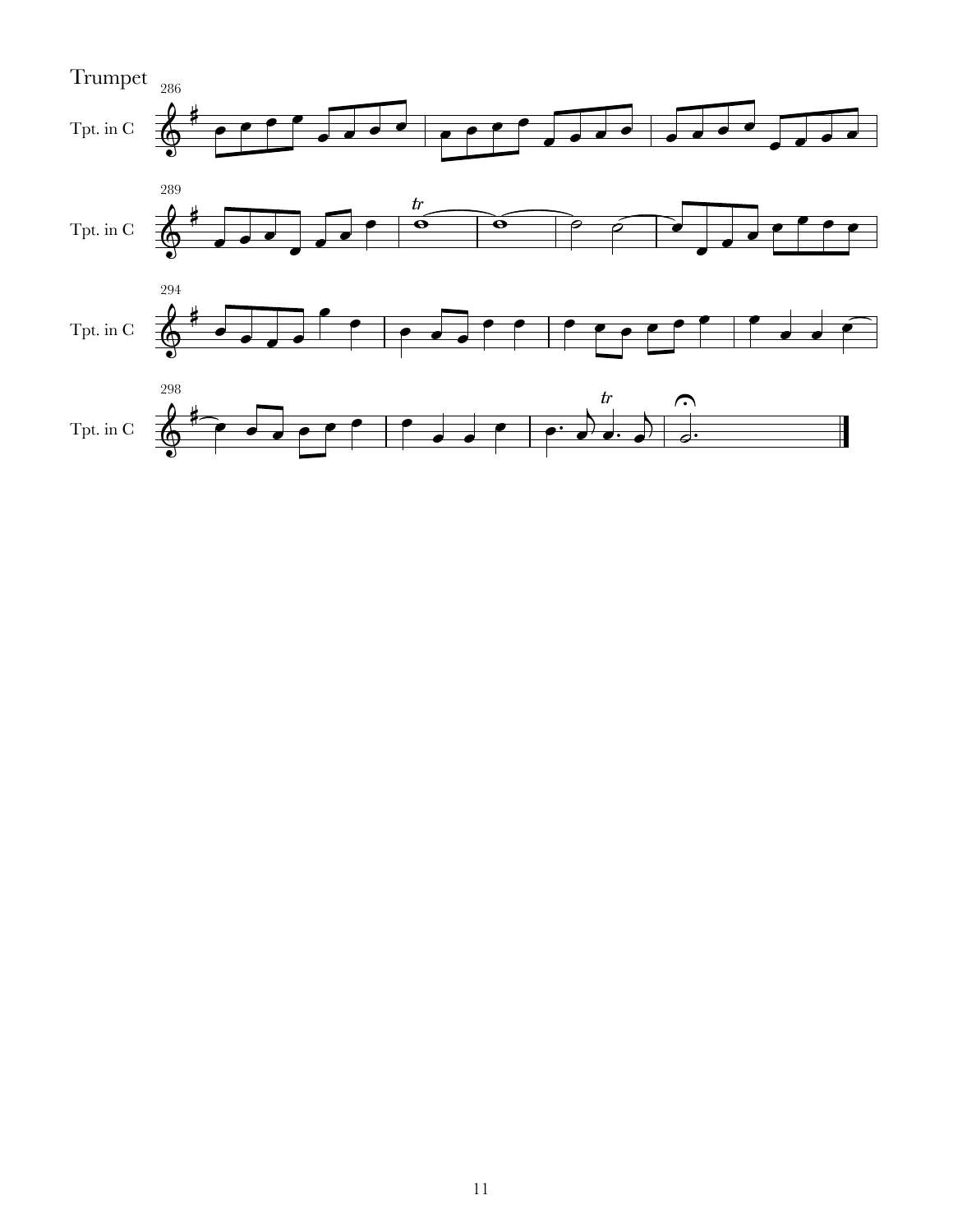#### Trombone

# Sonata in G Major for Brass Trio

J.S. Bach/ Haim Avitsur

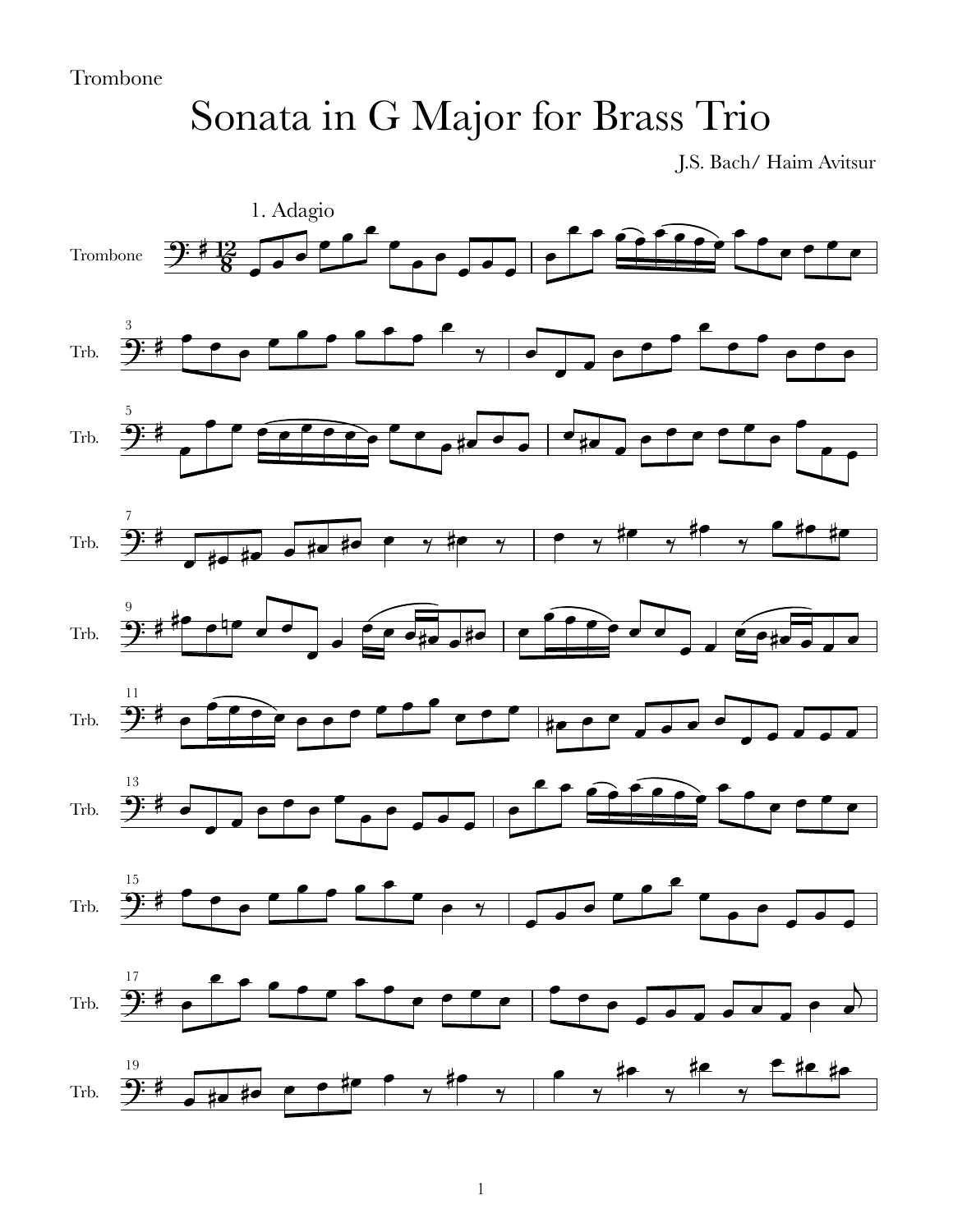



















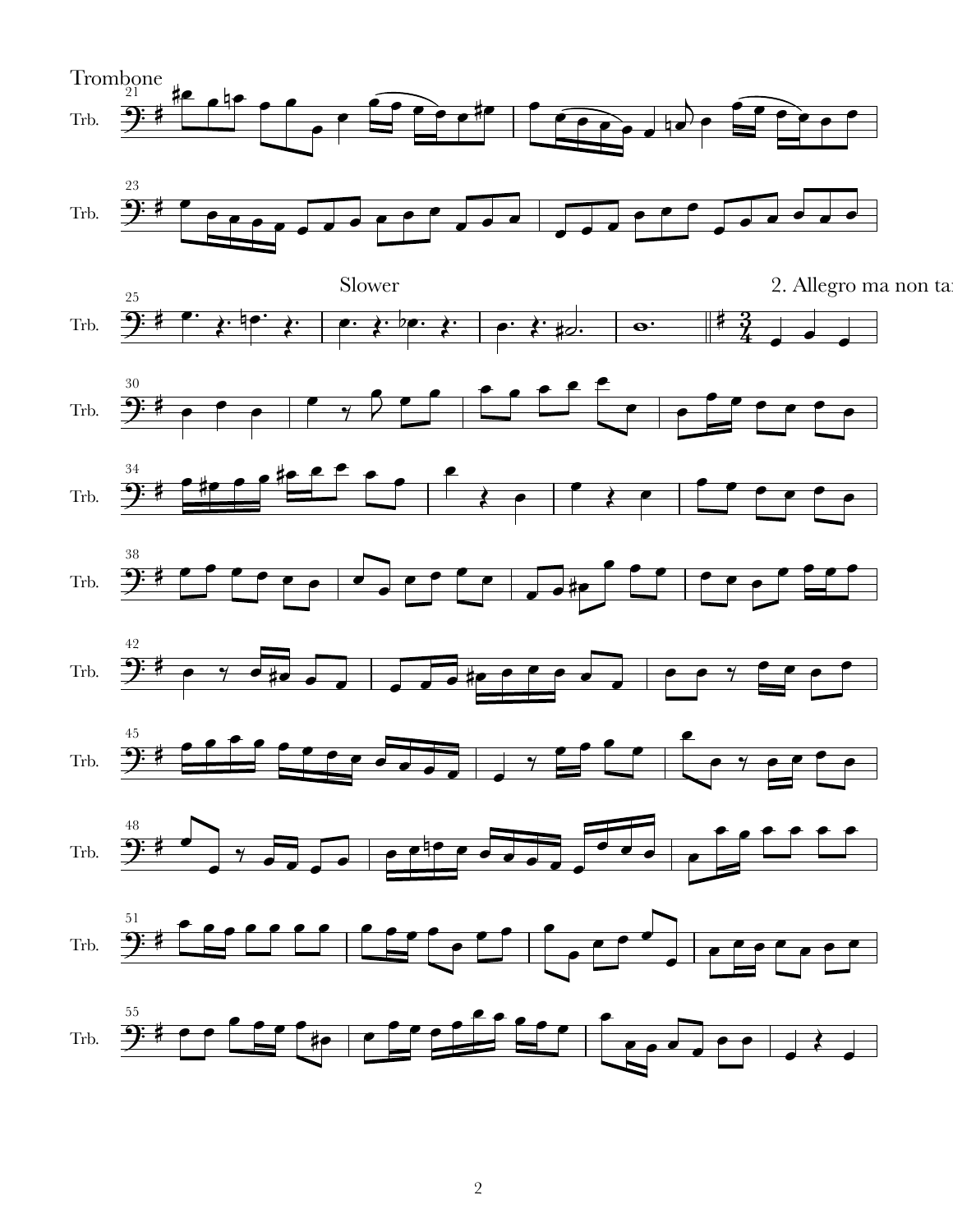Trombone





















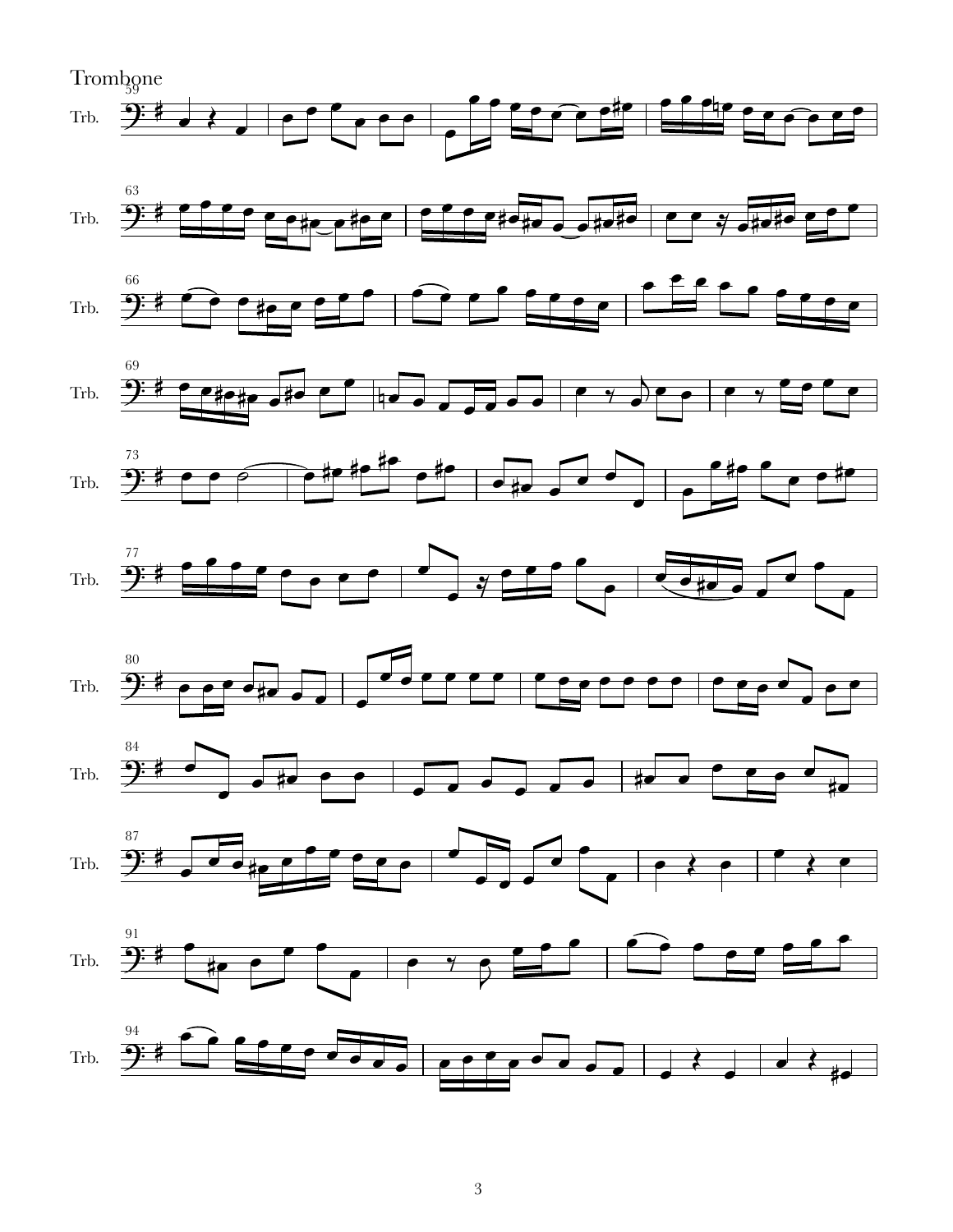Trombone





















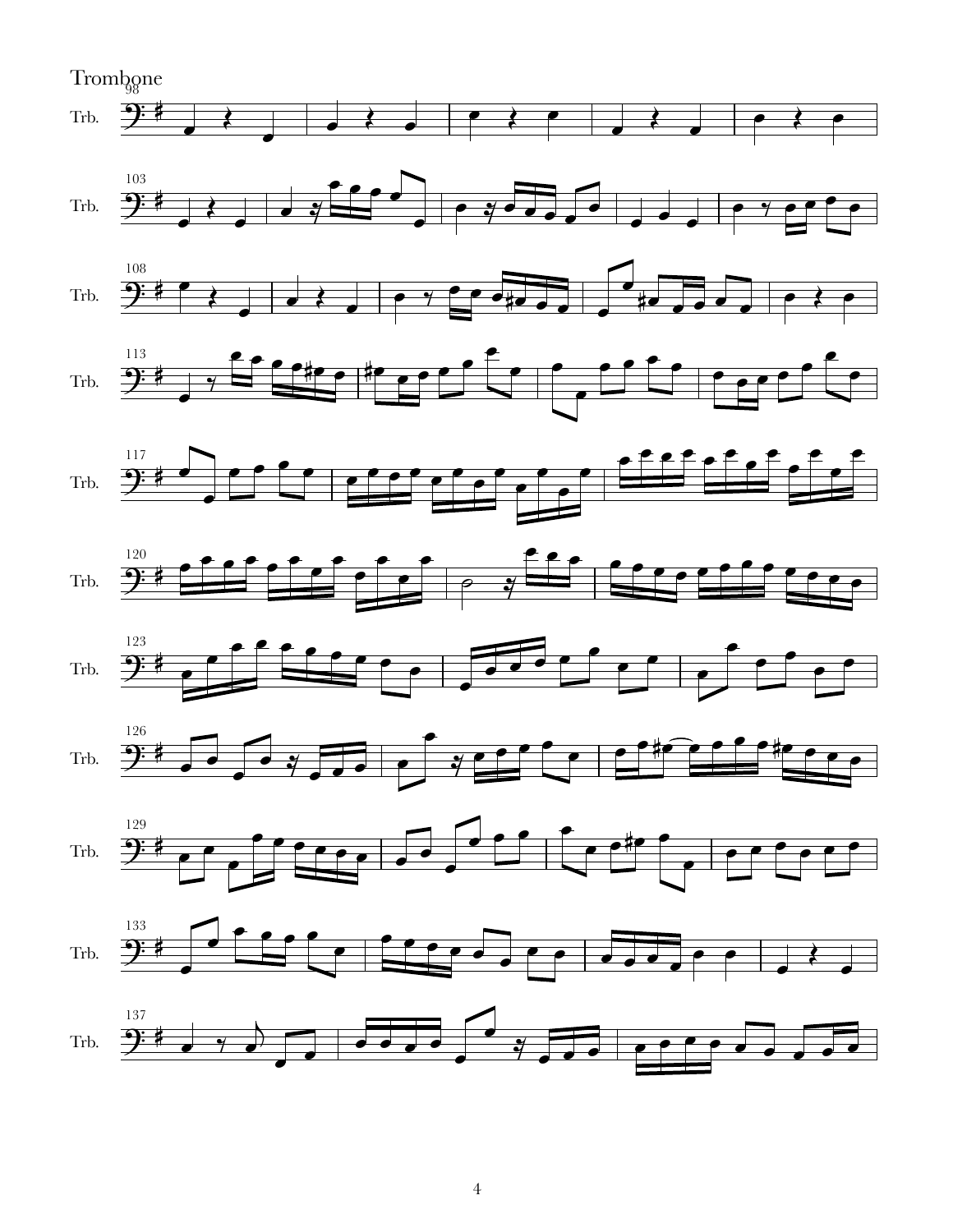Trombone

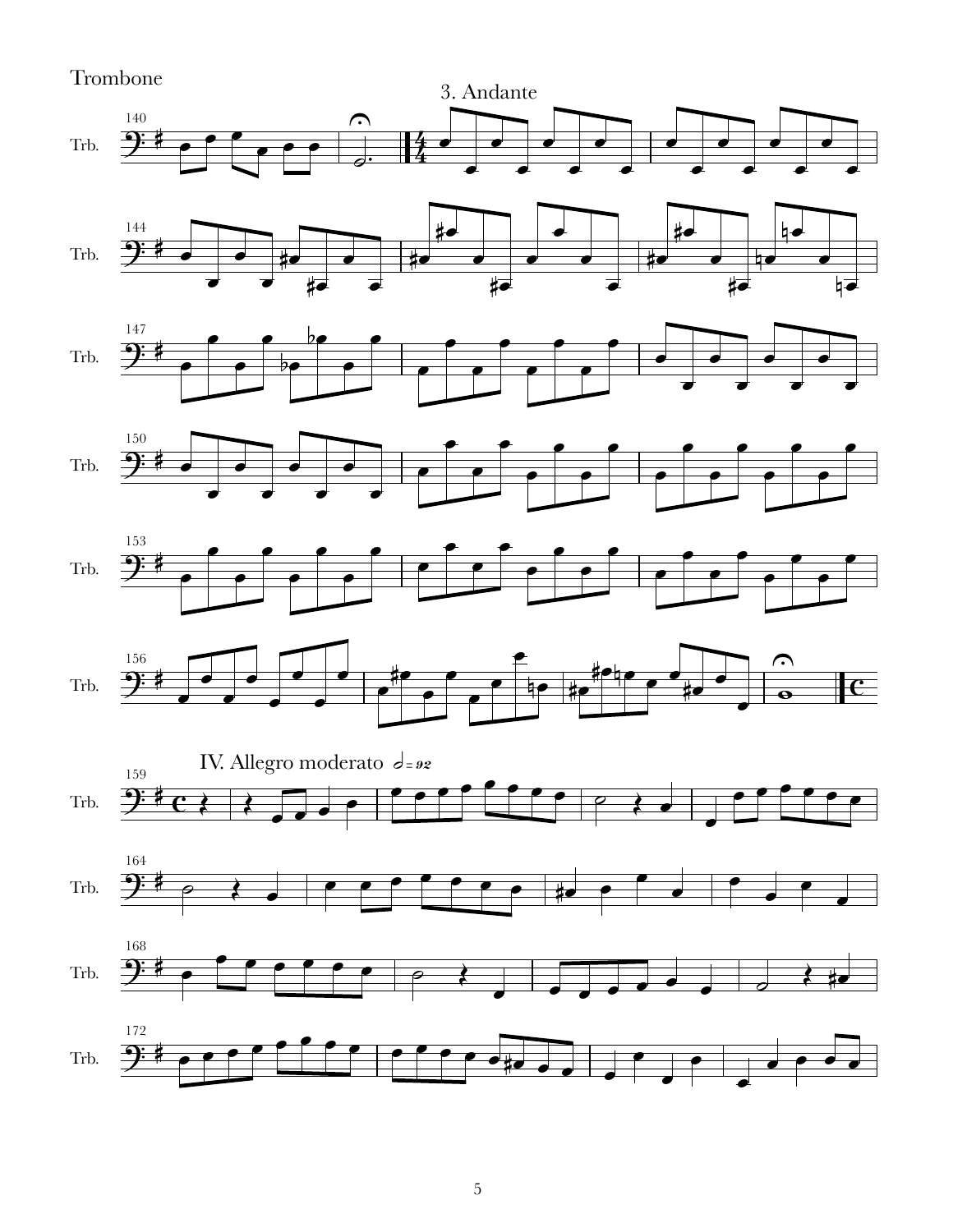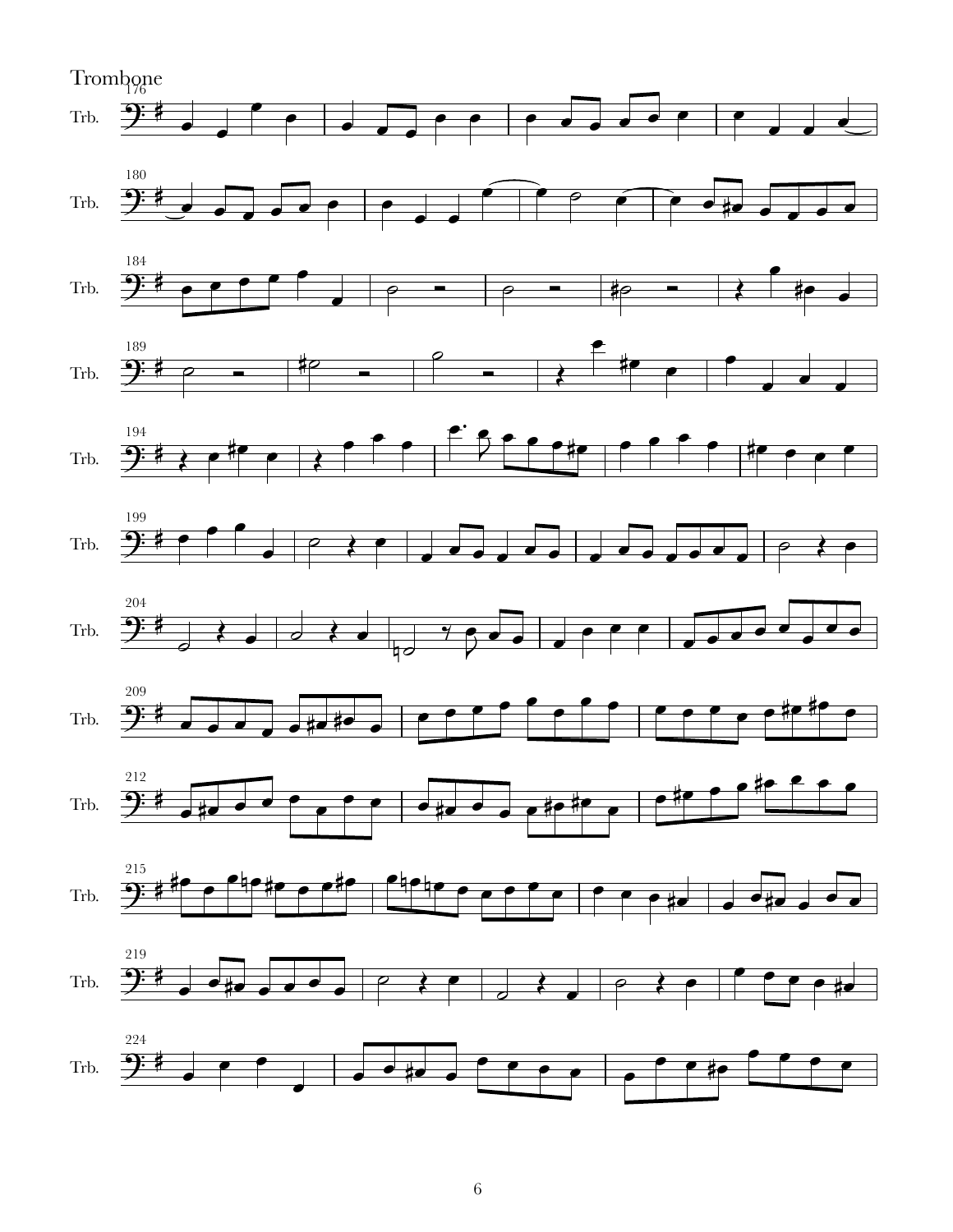